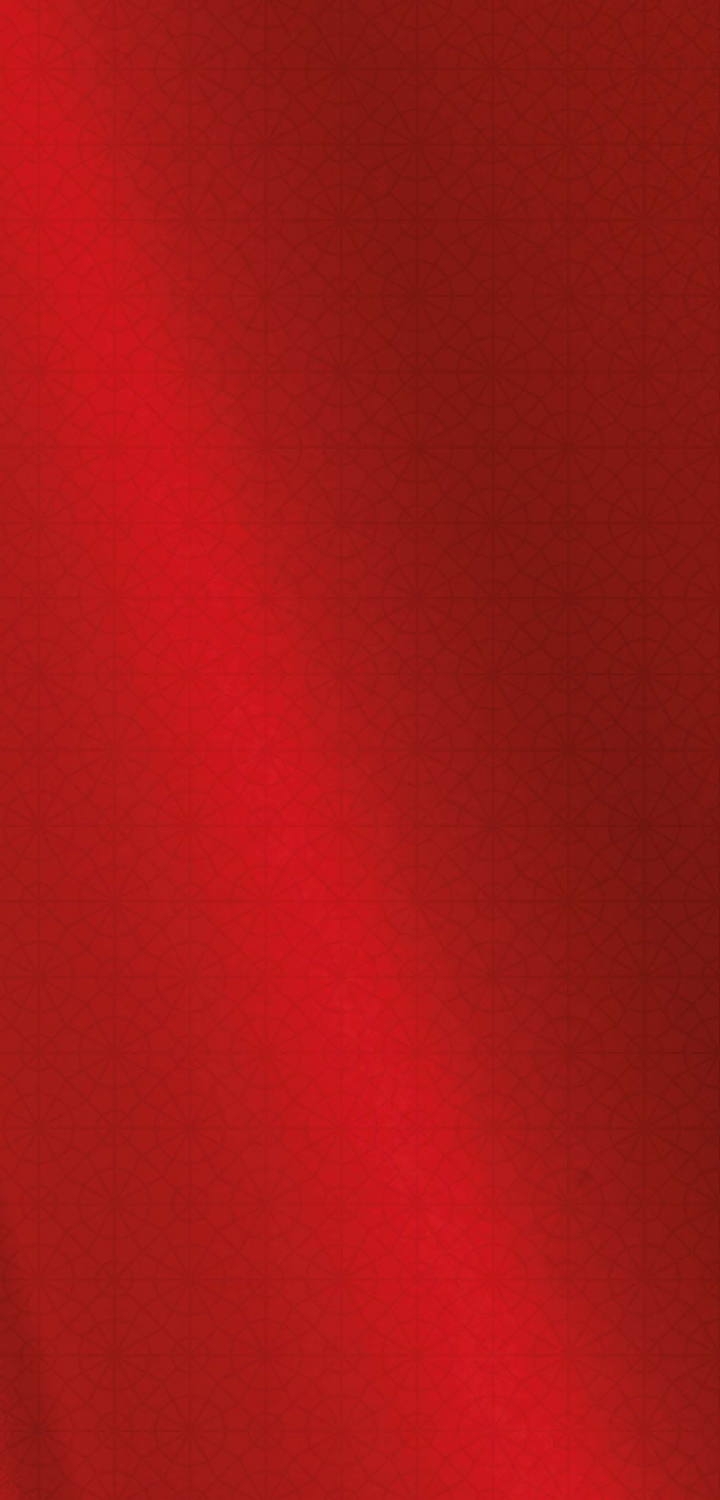# THE **NEW TURKEY CONTRACT** 2023

**APRIL 2015**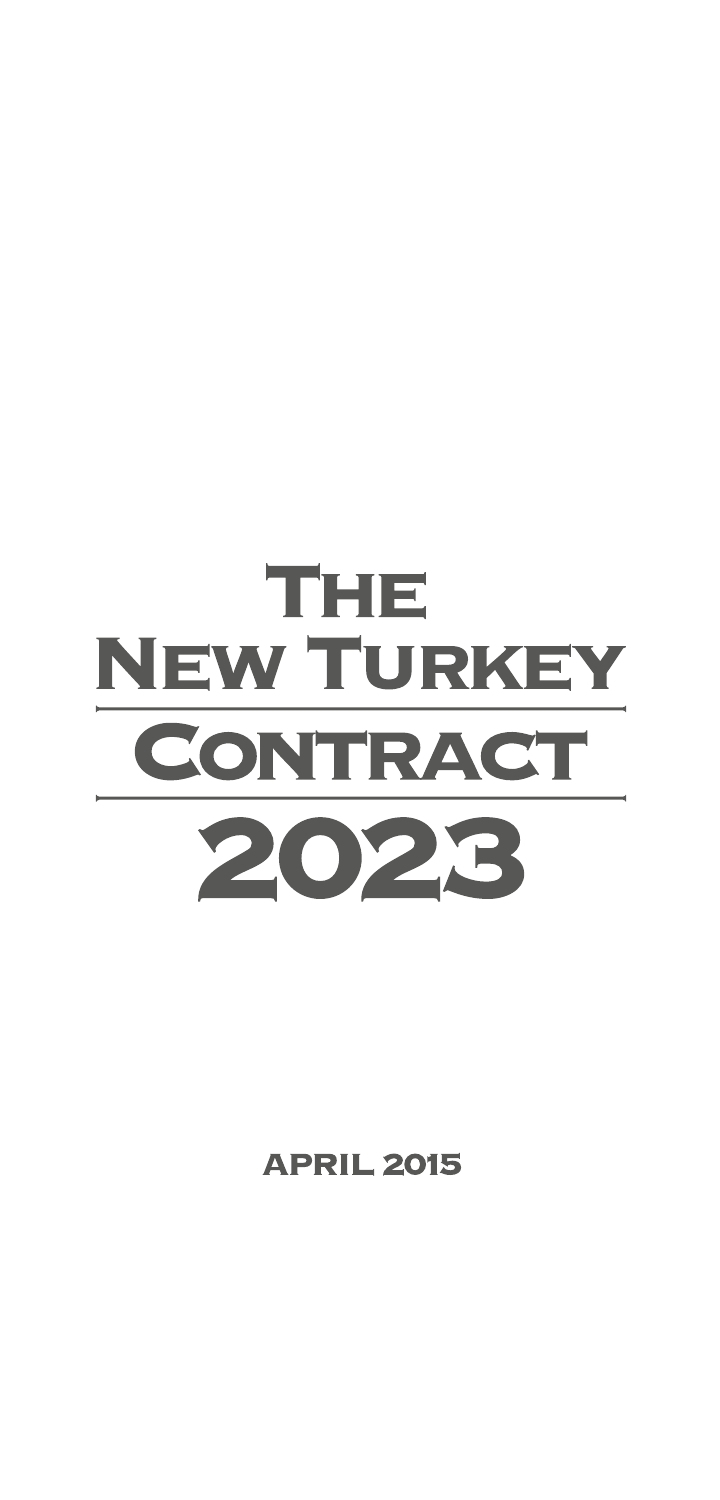### THE NEW TU

1

All political ideas and systems must serve the needs of the people, and reflect the changing conditions and demands across time and place. A political order which does not serve the people and respond to the changing needs of a society cannot last.

Progressing toward the Republic's centennial, the New Turkey will be the product of a comprehensive rejuvenation that speaks to changing needs of our time and our globalized space as well as the outcome of a process of Turkey's reconstruction since 2002.

2

3

As the grandchildren of a generation that fought the War of Independence to establish the Republic, soon after the suffering of the Tripolitanian War, the Balkan Wars and World War I one hundred years ago, we must cherish our homeland which was liberated as a result of many honorable sacrifices. 2023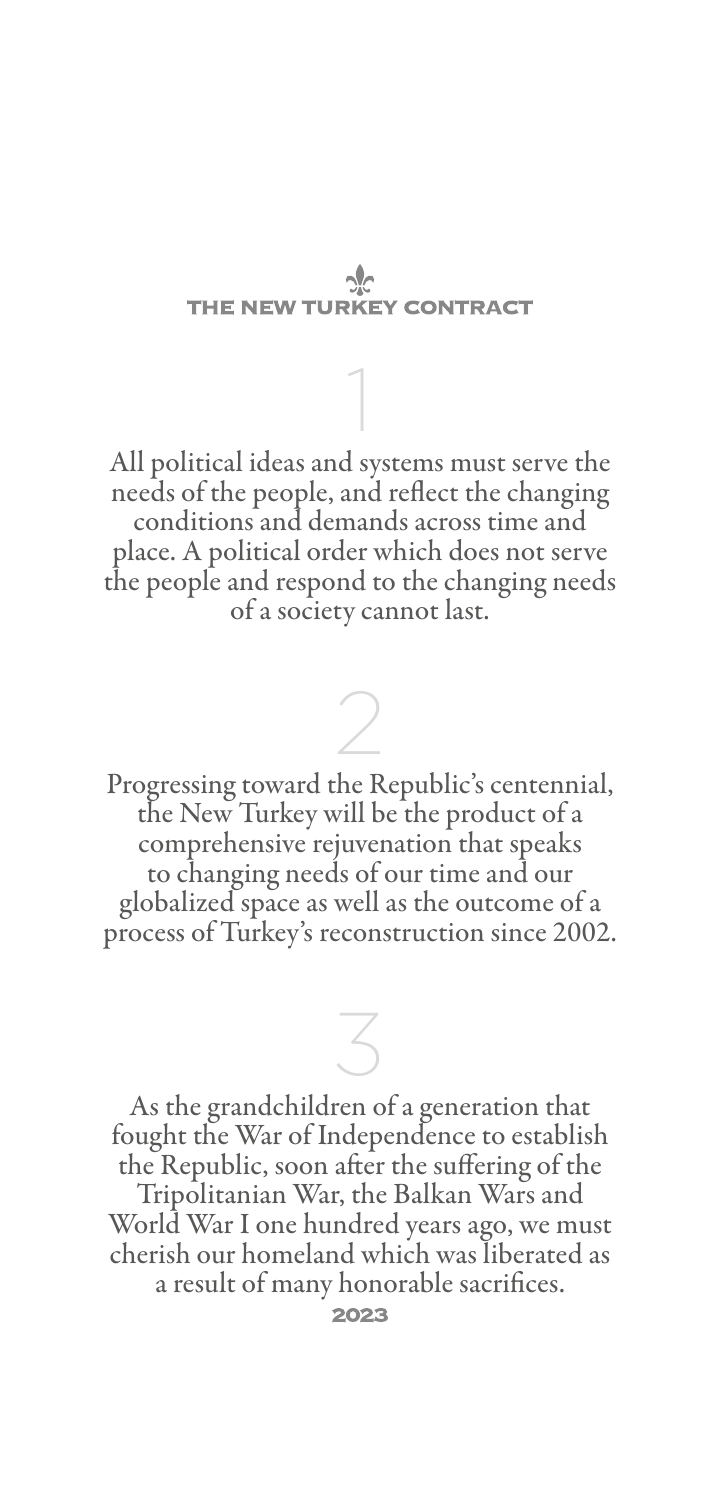### $\%$ <br>THE NEW TURKEY CONTRACT

4

Turkey's ethnic, religious, sectarian and regional diversity reflects the beauty of the inheritence of our ancient history that we share. It is the strongest basis of the fact that all citizens are equal and rightful owners of our homeland.

 $5$ 

For our grandfathers who came from Anatolia, Rumelia, the Middle East and the Caucasus to fight against colonialism a century ago, and for the aggrieved nations in Central Asia, India, Southeast Asia and Africa who supported them with their prayers and assistance, the War of Independence was not only about one nation's survival but a sacred struggle for the equality and dignity of all mankind.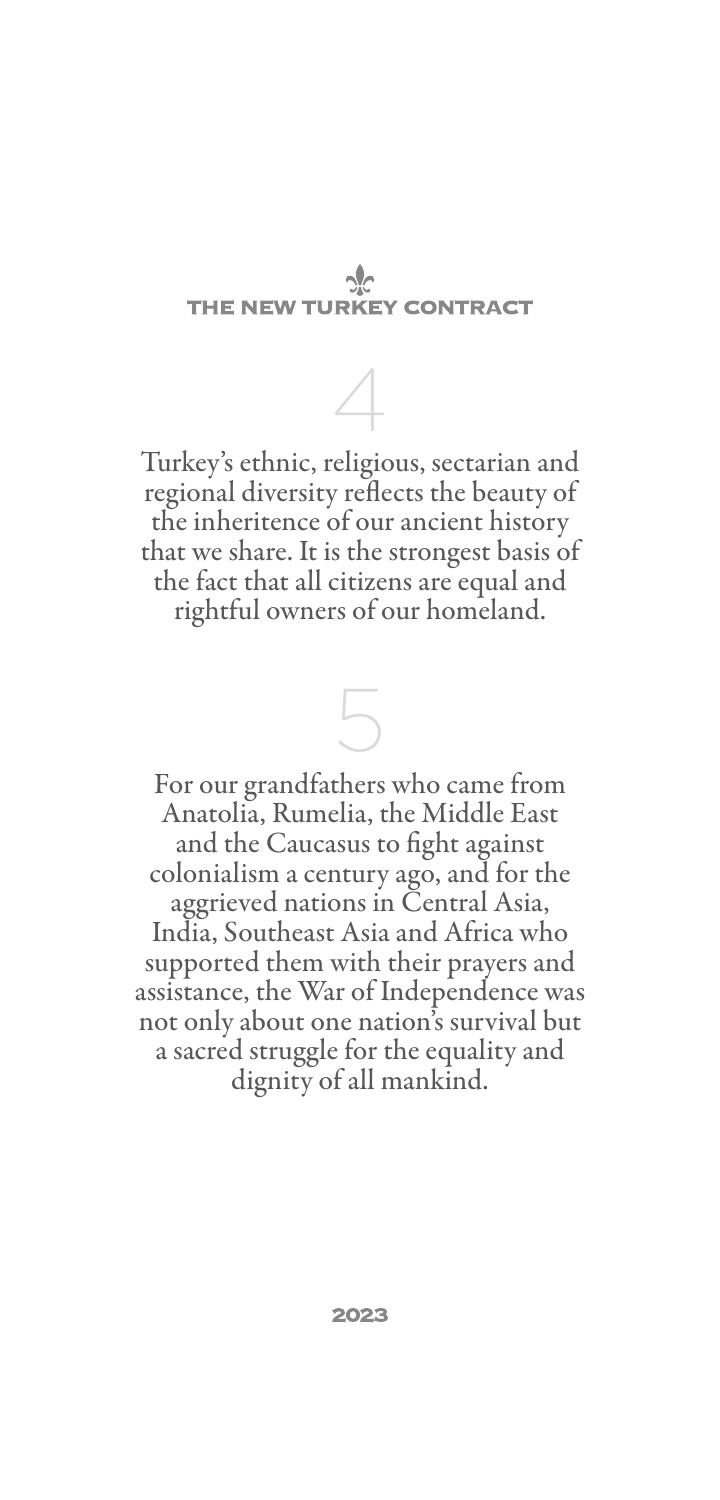### ୍ମୀ୍ଟ<br>RKEY CONTRACT THE NEW TUR

# 6

Today, safeguarding human dignity represents the most fundamental principle of the Republic of Turkey.

We believe that our modern principle of respect for human dignity represent a reflection of the advice of a 13th century Anatolian mystic Sheikh Edebali, Let People Live So That the State May Survive. We believe that, in the domain of politics, Anatolian traditions of wisdom and modern values do not necessarily conflict but form a complementary and indivisible whole. 7

8

Attaining a high level of cultural and economic development worthy of human dignity represents a core component of our politial ideals. The state's primary responsibility is to create political, cultural and economic conditions which will allow its citizens to lead an honorable and peaceful life. 2023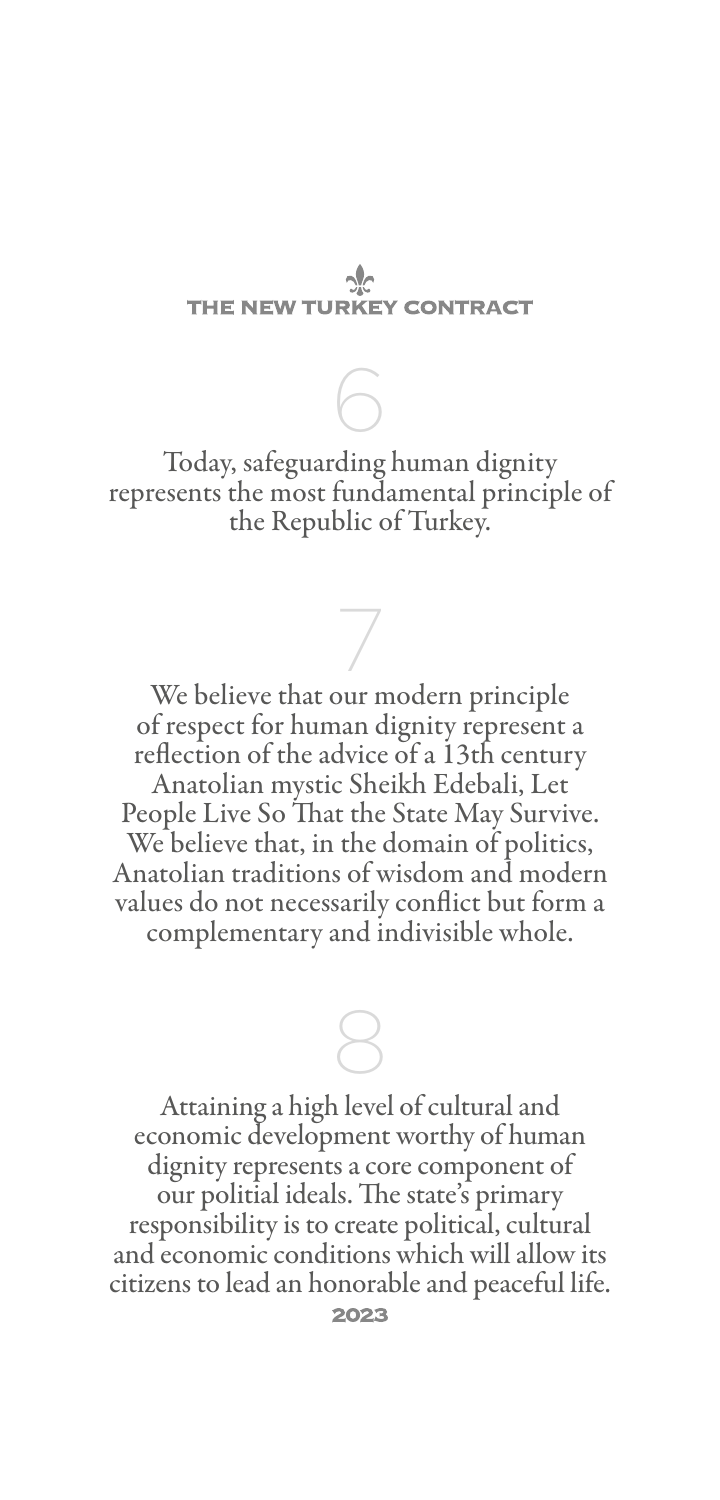## $\mathcal{C}$ <br>THE NEW TURKEY CONTRACT

# 9

Human dignity lies at the heart of not only Turkey's political, economic and cultural order, but also its foreign policy.

### Practice and policies infringing upon human dignity cannot be legitimized, justified or tolerated.

11

10

No authority or power-holder can humiliate an individual bearing the citizenship identity of the Republic of Turkey, which must be endowed with human dignity. Citizens of all faiths, colors, genders, linguistic backgrounds, races, political ideology, philosophy and lifestyle must be treated with dignity, and without discrimination or hate speech.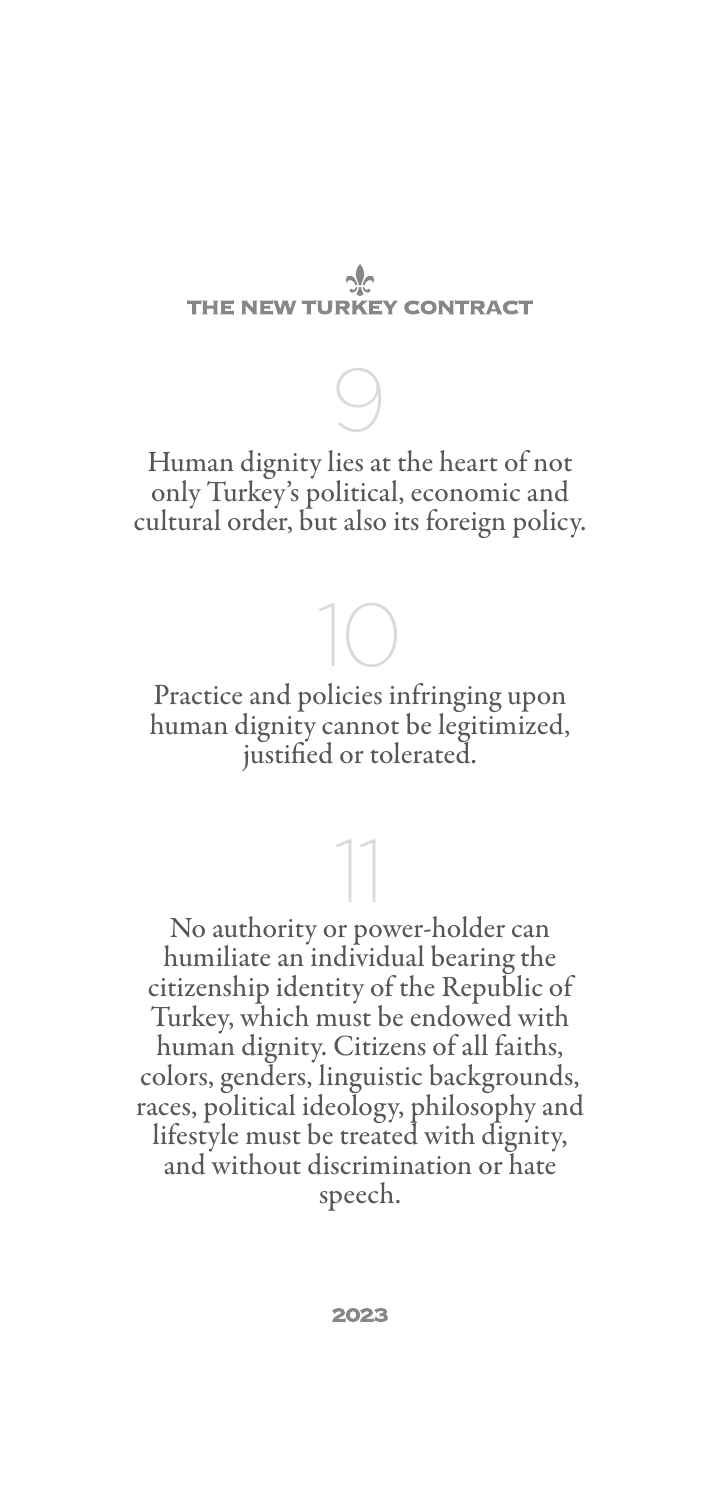

States and nations excel and maintain their place in history if and only if the individuals comprising them have a strong and proud sense of identity.

The most basic guarantee of a nation's well-being consists of the sense of belonging that citizens feel toward their country, and a notion of politics that does not alienate or discriminate against any citizen or social group.

13

14

The people's sense of pride in belonging to an inclusive democratic nation would create and sustain peace in our country. Economic, political and military power of the nation, in turn, elevates and strengthens the people.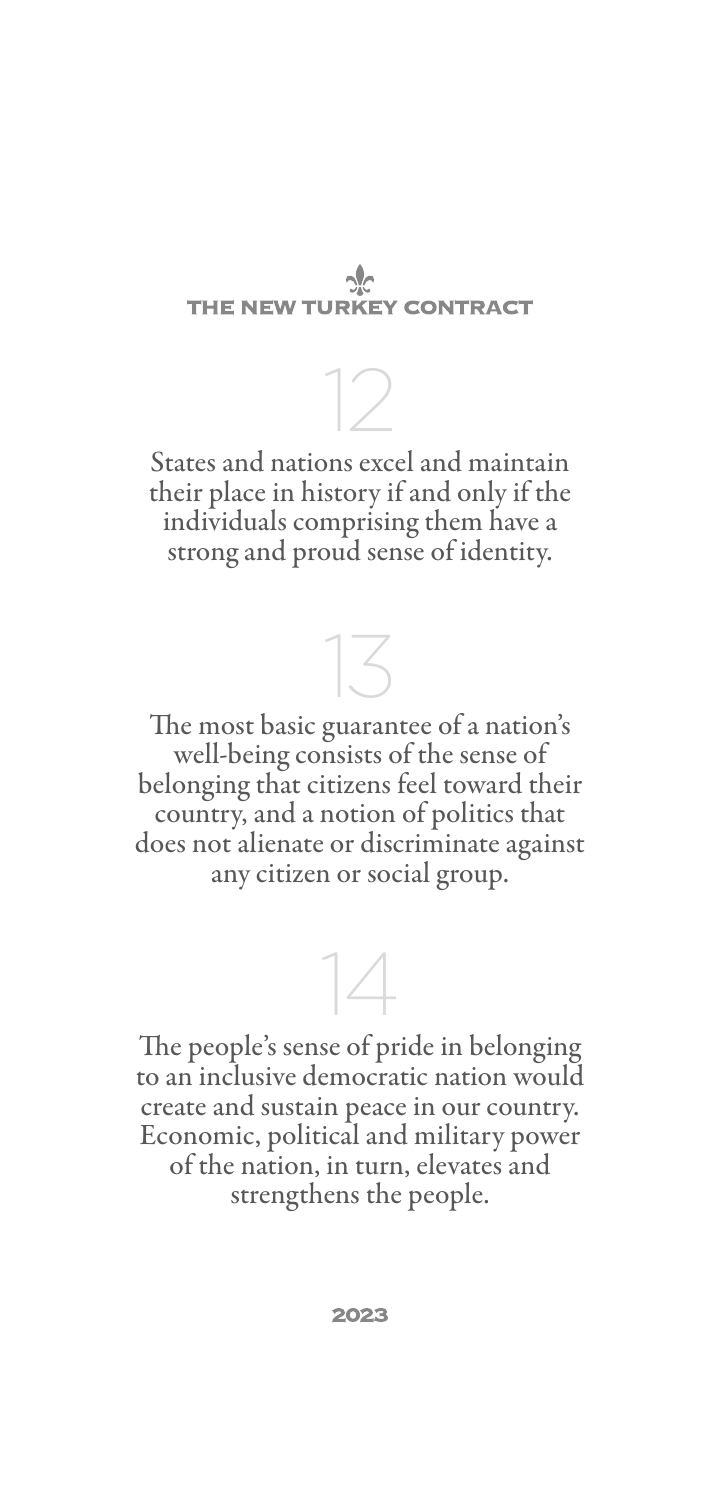#### ी<mark>ूू:</mark><br>IRKEY CONTRACT THE NEW TUR

15

Shared history and the principle of equal citizenship on the basis of rights, rule of law and justice constitute the basis of the idea of human dignity in Turkey's constitutional and political order.

The idea of connected history reflects our nation's ancient past and its shared sense of solidarity in the face of future challenges.

16

17

For centuries, we created the legacy of a common civilization in Anatolia, upon whose basis the Seljuk and Ottoman orders were established. Building on these experiences as well as the Republic's century-old legacy and five decades of multi-party democracy, we have completed a 13-year period of reform and rejuvenation. Today, full of selfconfidence, we prepare to become a rising power of the twenty-first century. 2023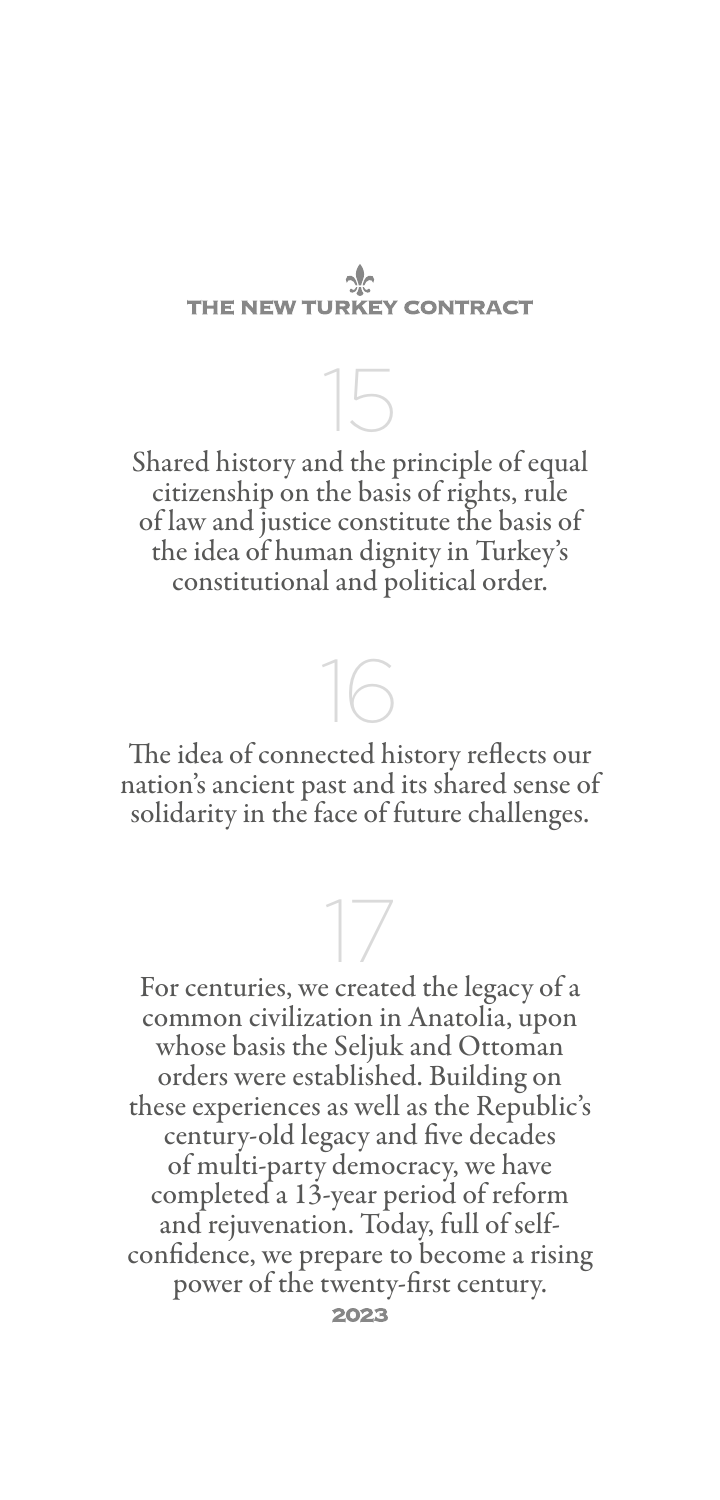## ↑ ↑<br>THE NEW TURKEY CONTRACT



In this regard, our historic goal is to turn our nation, with all its diverse components, into an active agent, not subject, of global community, and to transform the Turkish state, which derives its power from the people, into a pioneer, rather than passive follower, of history.



The principle of equal citizenship, in turn, forms the basis of political legitimacy of democracy, a principle that cannot be weakened nor ignored under any circumstances.



Progressing toward the Republic's centennial on this basis, our priority is to ensure that the nation will be governed according to a participatory, pluralistic, liberal, democratic and civilian constitution.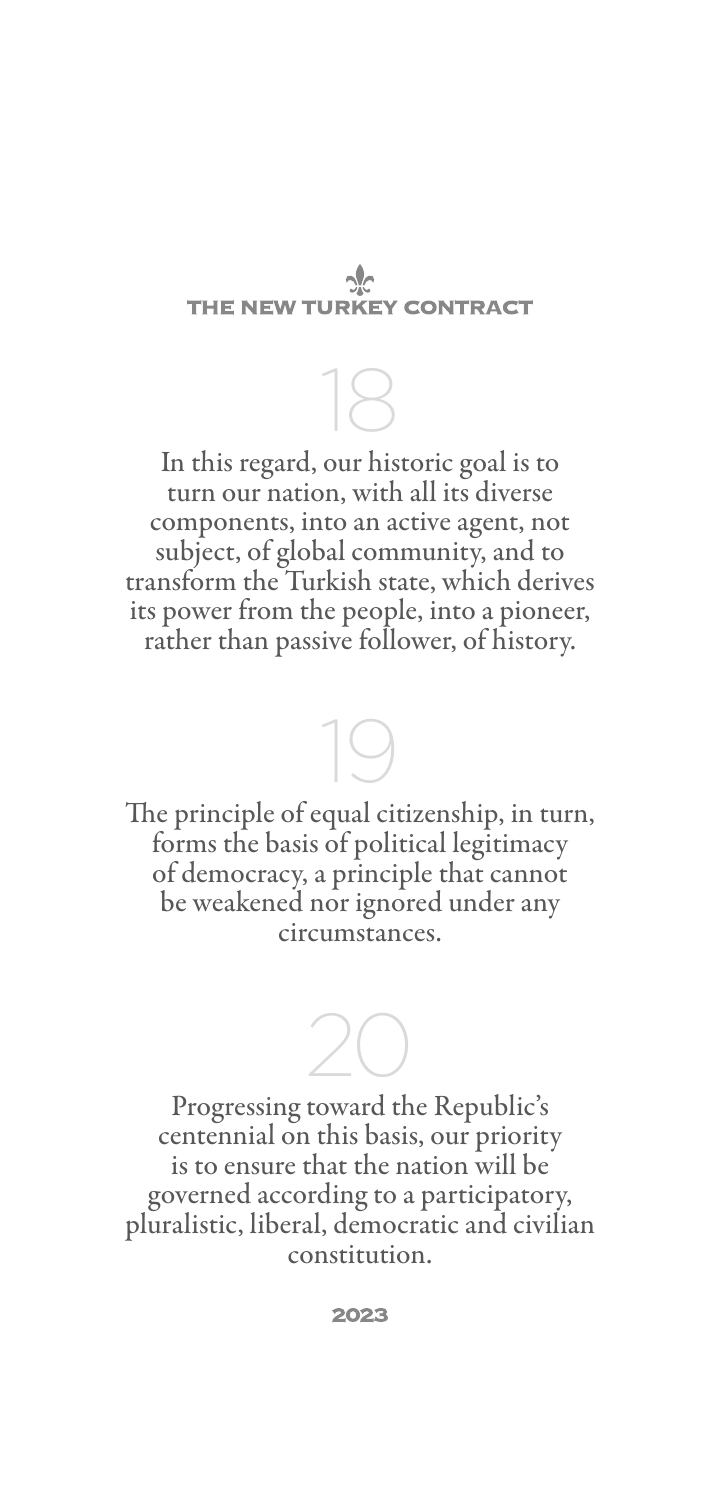## THE NEW TU



Human dignity will be the core principle, ethical reference and spirit of the new constitutional order, which will be built on the values of liberty, equality and justice.



Since human dignity cannot prosper in the absence of liberty, which reflects man's power of choice and free-will, human rights and freedoms must be at the heart of the country's new constitutional order.



In our ancient political traditions, the public authority has a responsibility to protect life, faith and property. The Universal Declaration of Human Rights, in turn, defines the limits of fundamental freedoms.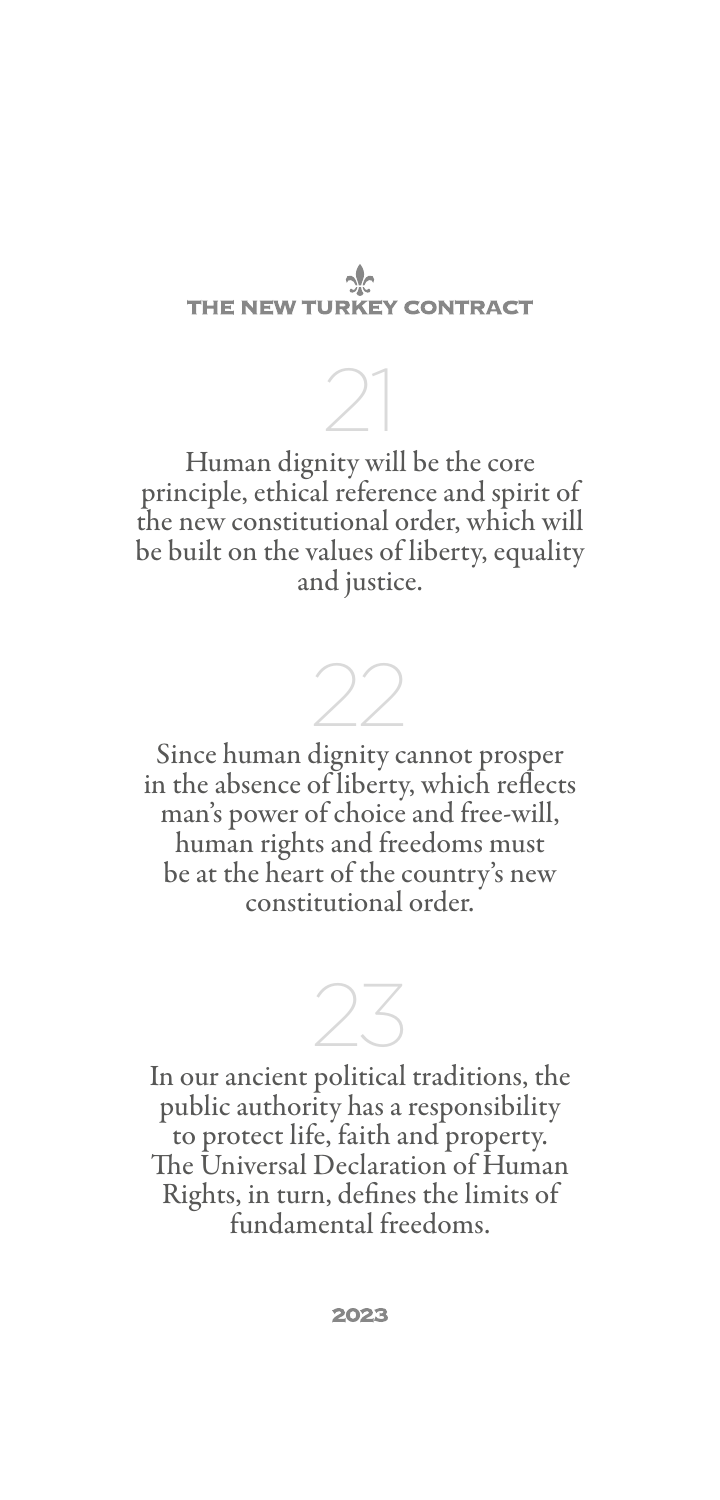ी<mark>.</mark><br>RKEY CONTRACT THE NEW TUR



As such, freedom of thought, conscience, expression and enterprise represent part and parcel of human dignity and identity and, therefore, must be under the constitutional protection.



The sole restriction on these liberties consists of the very liberty and dignity of other citizens with equal rights.

26

All forms of liberty come with responsibility. Freedom of the press and expression requires media ethics and respect for privacy, while the freedom of enterprise calls for a sense of legitimate and taxed income. The freedom of conscience, in turn, entails respect for religions and belief systems other than one's own.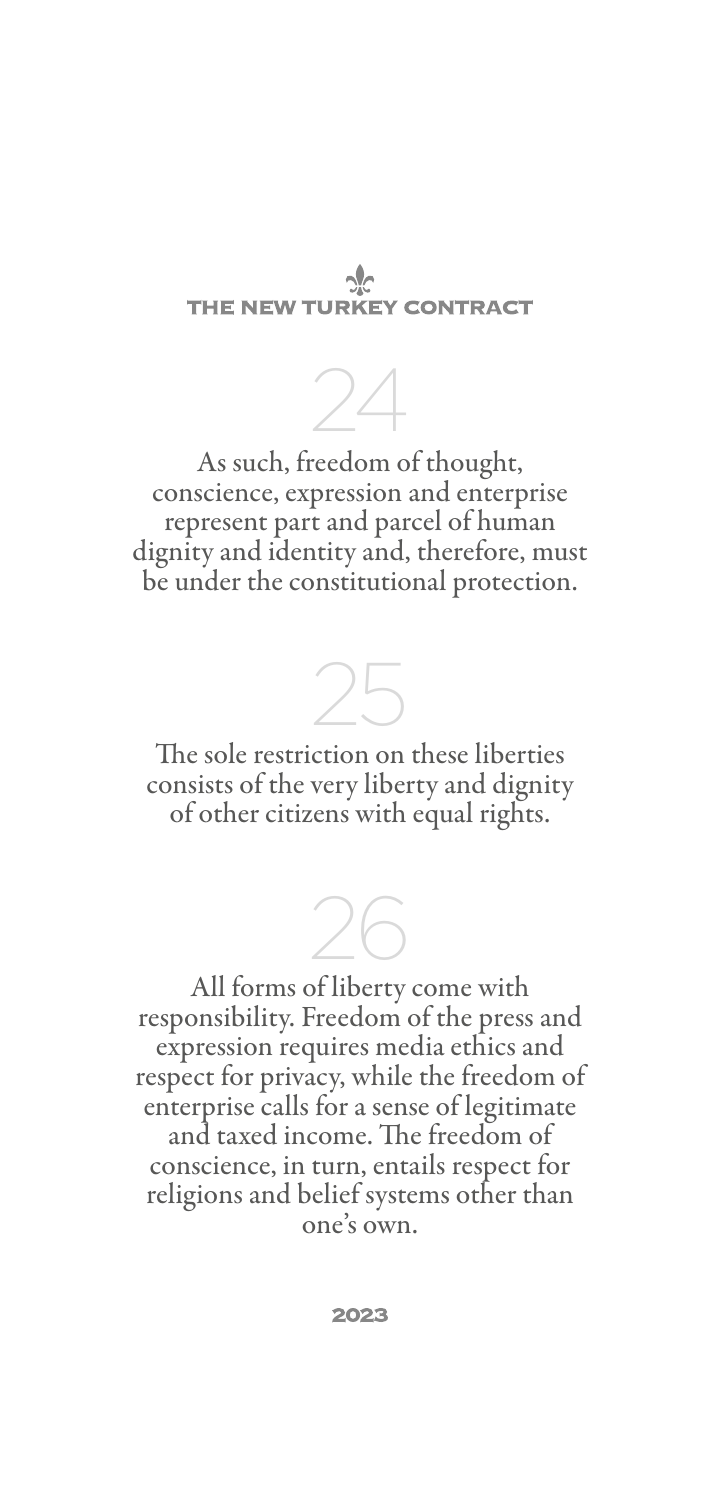## $\mathcal{C}$ <br>THE NEW TURKEY CONTRACT



Believing that public order facilitates and safeguards human rights and liberties, we consider freedom and security to be complementary, not contradictory, concepts.



A human being whose liberty is not guaranteed cannot protect their dignity. Nor can an individual who has been deprived of security exercise their liberties.

29

The restriction of liberty in the name of security leads to dictatorial regimes, which eventually eliminate human dignity. Ignoring security for the sake of liberty, in turn, creates chaos and internal strifes. As such, we believe that a healthy balance and harmony between security and liberty lies at the heart of democratic political legitimacy.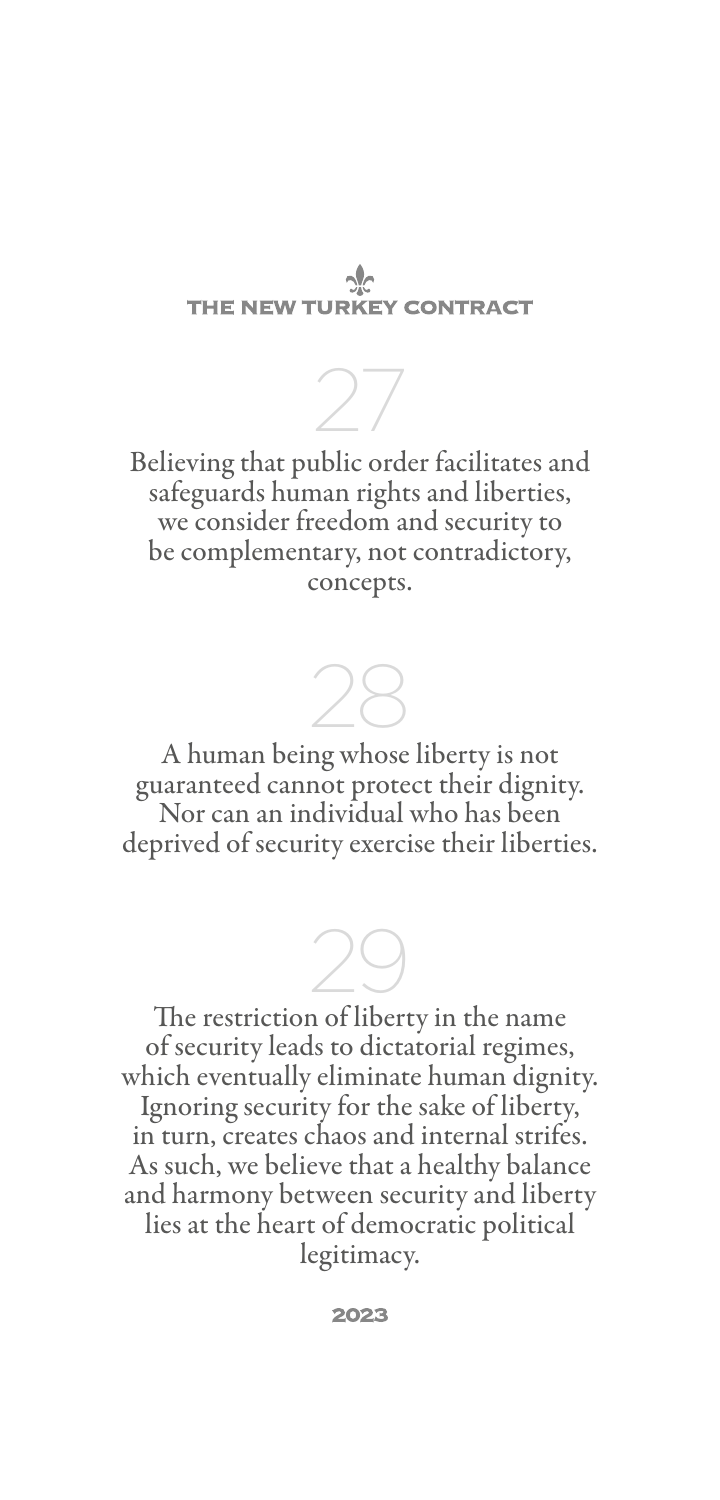### ୍ଗୀ୍ମ:<br>RKEY CONTRACT THE NEW TUR



Political legitimacy is the product of a social contract and consensual relationship between citizens, who are the original founders of the political order, and the state, which is the face of this arrangement.



In this regard, the only the source and supervisor of political legitimacy and sovereignty the nation itself, which consists of equal citizens.



As Article 1 of the 1921 Constitution, which formed the basis of the War of Independence and the Republic's establishment, states: "Sovereignty belongs to the nation with no reservations or conditions."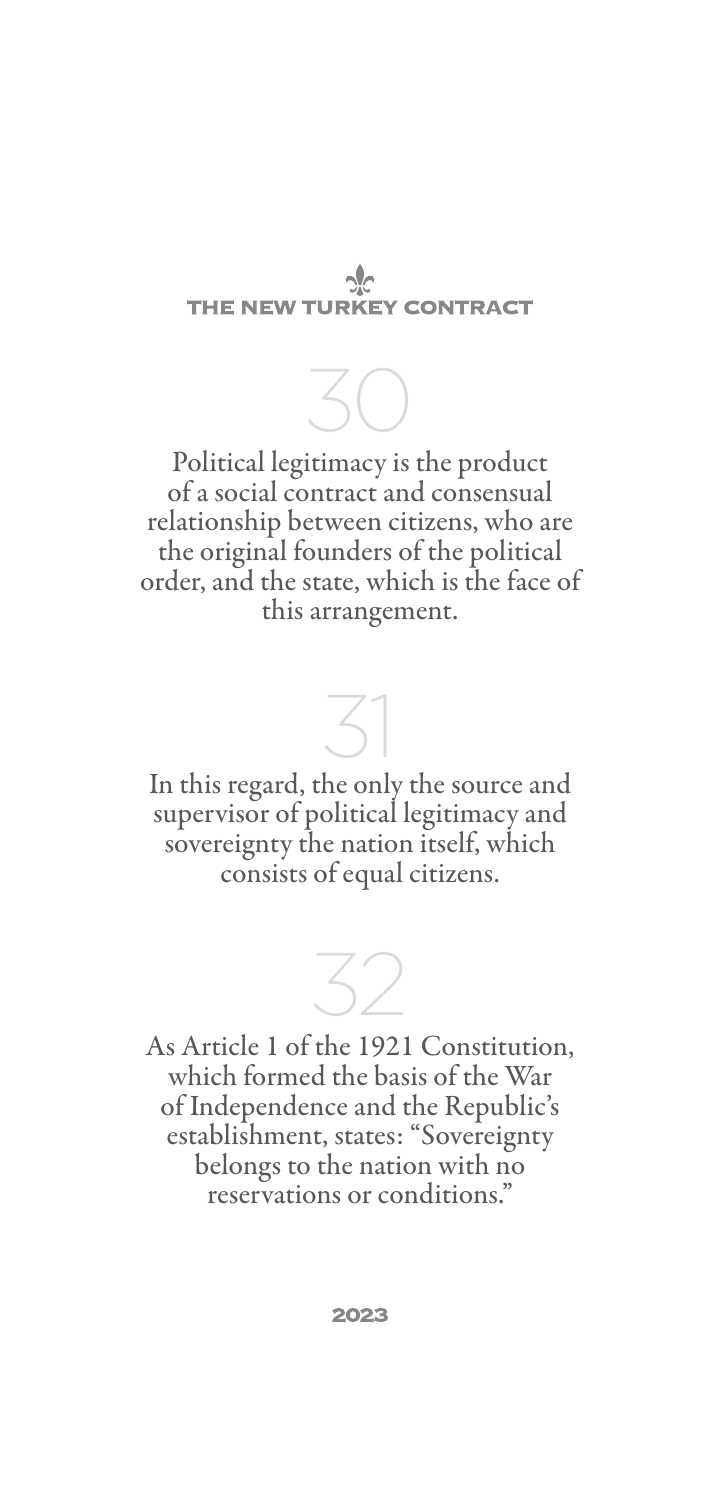## י*יי היי היים יום היים בי*דוב NEW THE NEW TURKEY CONTRACT



This founding principle, which remains equally valid today as the day of its proclamation, shall no doubt be our guidance in the future.

34

State institutions and organs are not a means to imposing hegemony over the people.

All such state institutions must exclusively serve the nation. As such, the people are in command 35

of the country and the state acts as their servants.

No authority, junta, guardianship regime, shadow state or bureaucratic elite that does not derive its legitimacy from the people or is being monitored and approved by the people can exercise partial or complete sovereignty.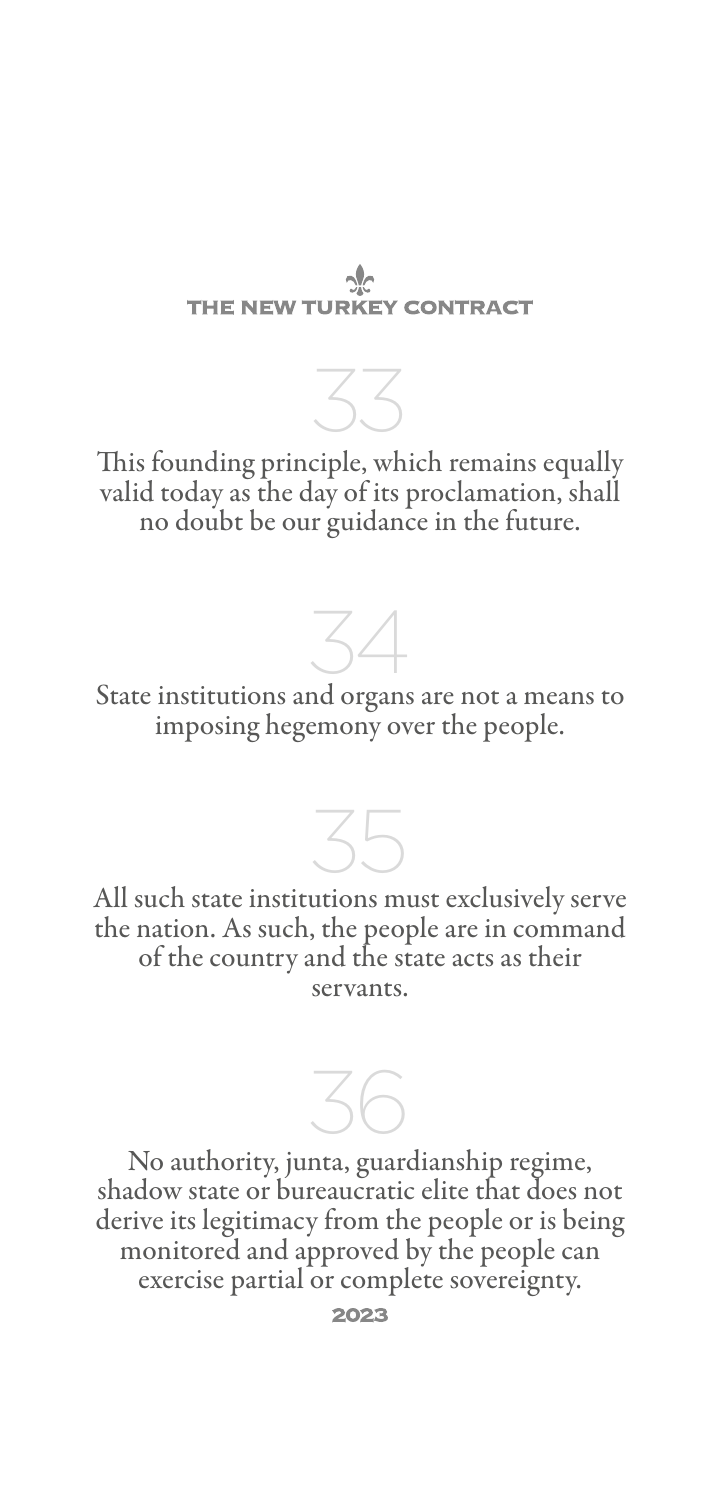## $\frac{1}{2}$ <br>THE NEW TURKEY CONTRACT



We condemn all kinds of coups and interventions, just like the direct ones we experienced on 27 May 1960, 12 March 1971 and 12 September 1980 and indirect ones on 28 February 1997, 27 April 2007, as well as shadowy associations within states which were organized in an attempt to overthrow legitimately elected governments. We hereby declare that, as pro-democracy forces deriving their legitimacy from the people, we shall stand in solidarity against similar transgressions in the future.

38

We believe democracy is a sacred trust given to us by the people of Anatolia, and we recognize the noble example of the brave women of Mersin-Arslanköy, who stood up for their election rights in the 1947 local elections by shielding the ballot boxes from attempts to destroy their votes.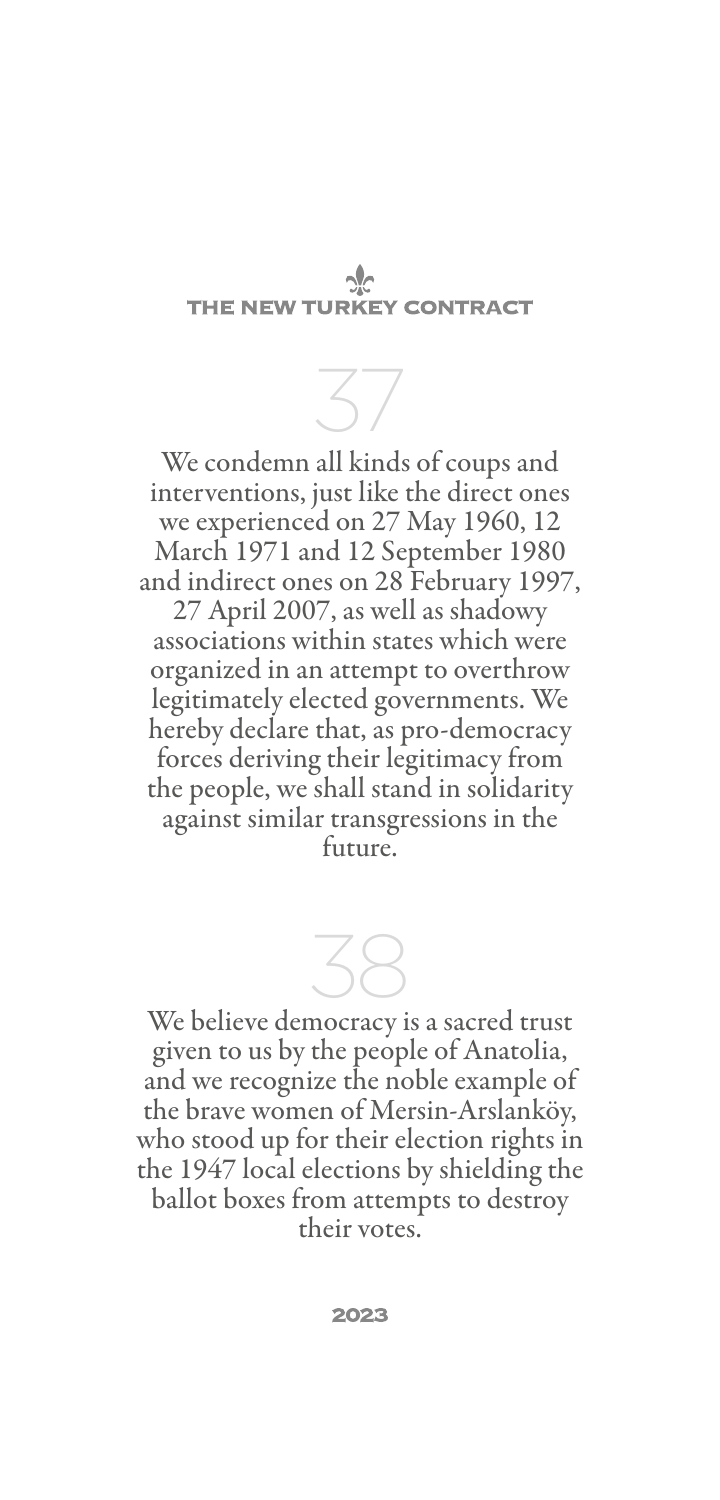

This trust given to us by earlier generations, who all embraced their right to vote by protecting it in each election since 1950, has consolidated our democracy. Free and transparent elections will continue to serve as a core component of Turkey's political stability..



In this sense, the right to elect public officials and run for public office, which the ballot box symbolizes, represents a fundamental right of all citizens that cannot, by any means, be restricted, infringed upon or ignored.

41

Pluralist democracy is the crowning achievement of our Republic, and as such it represents an irreversible process.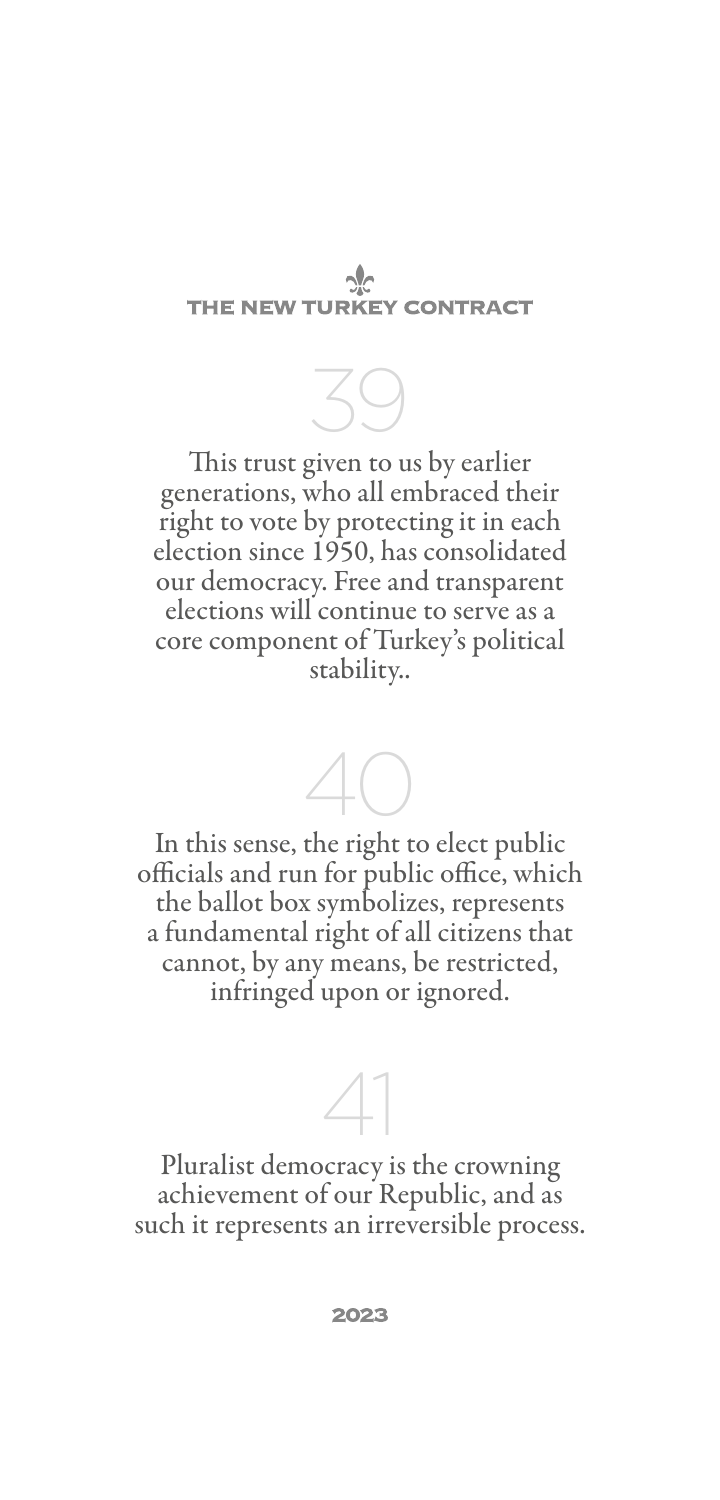

The Republic safeguards our collective identity while democracy guarantees our differences within this unity.

Our ultimate goal is the practice of pluralistic, egalitarian and participatory democracy living up to universal values standards in all aspects of life.

43

 $\triangle$ 

While we maintain all aspects of representative democracy, new channels of participation enabled by technological developments shall be promoted to consolidate participatory democracy and apply the principle of local self-government to the grassroots level.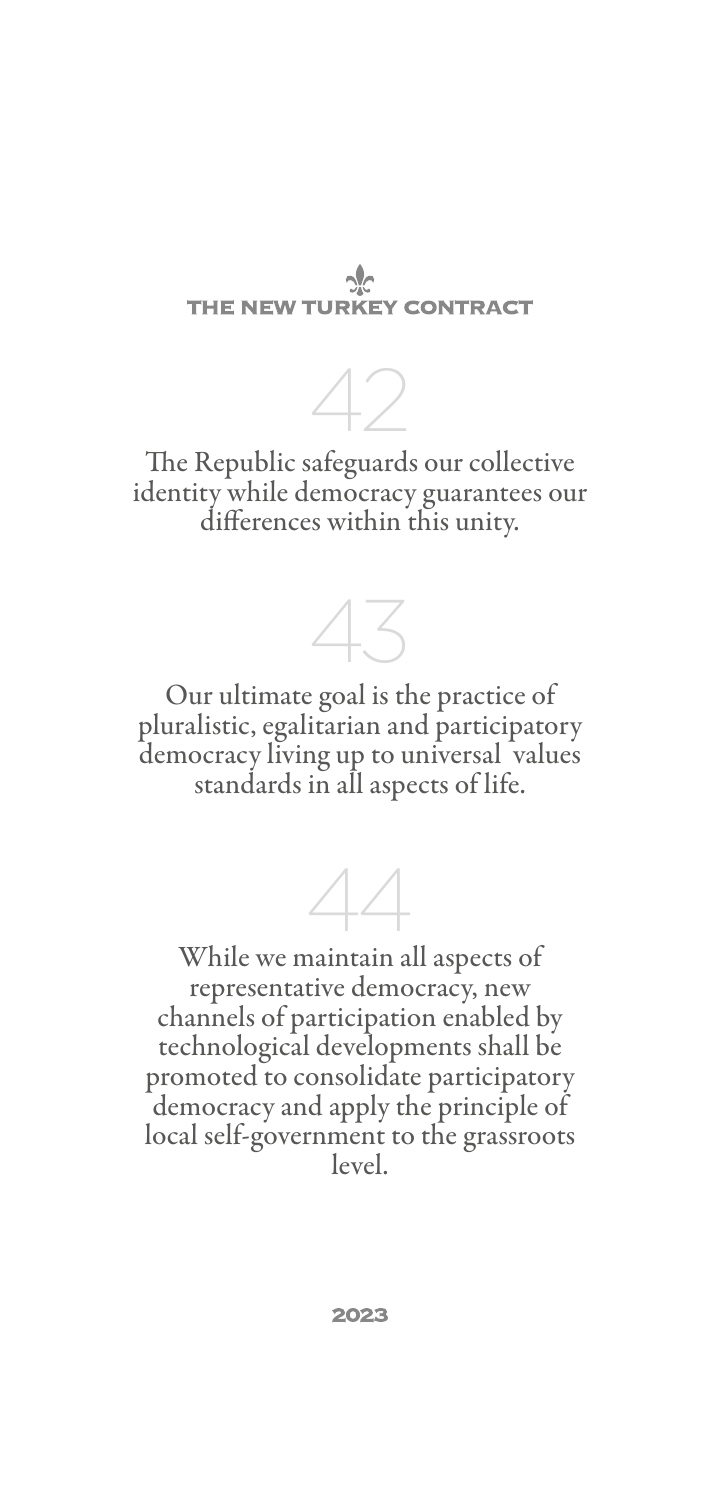

In this sense, we shall facilitate the strengthening of civil society, which forms the basis of participatory and pluralistic democracy, and eliminate all hurdles before their more active participation in democratic government.



There shall be no power in Turkey's constitutional order, which firmly rests upon the principle of separation of powers, immune to monitoring and acccountability on the basis of democracy, the rule of law, and popular sovereignty.

47

The Grand National Assembly of Turkey, which derives its power from the nation through elections, cannot face pressure from any authority whatsoever in performing its legislative duty.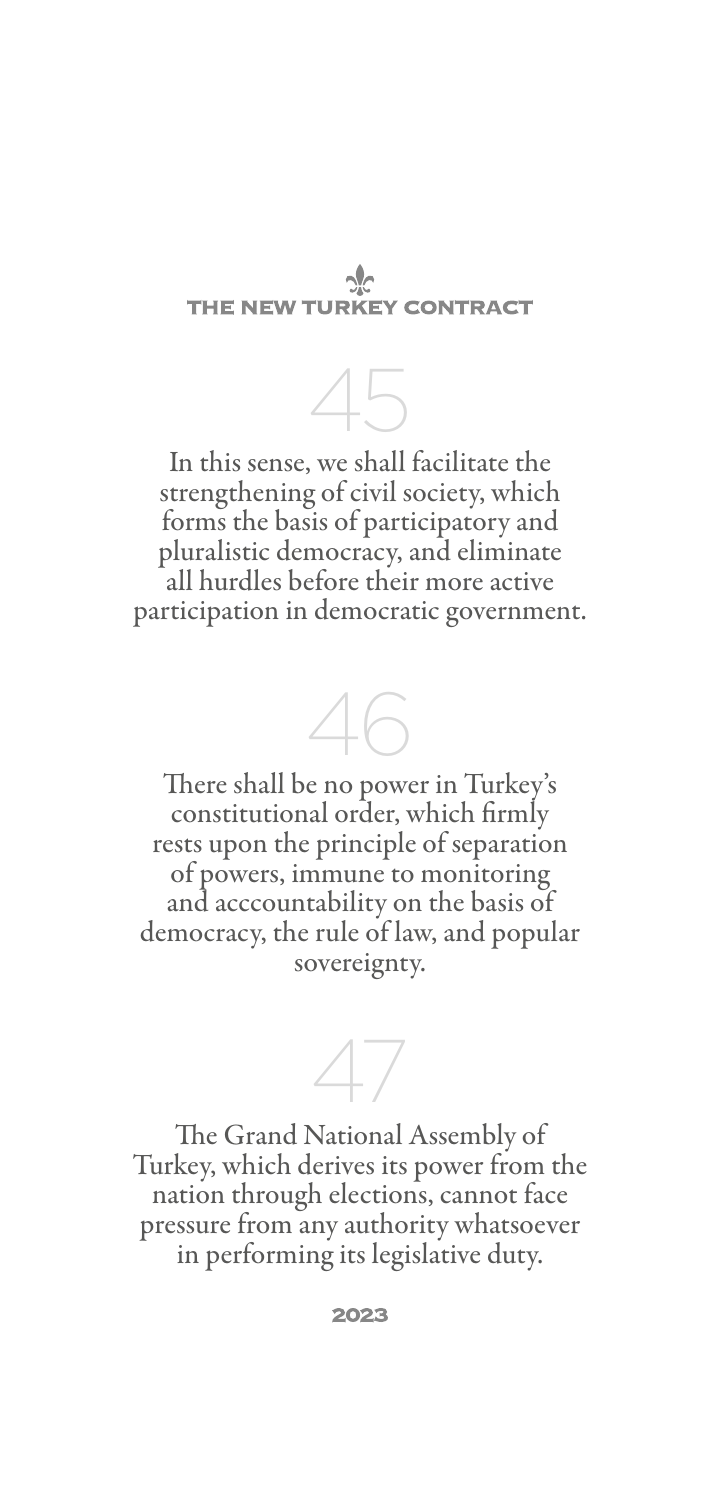

In the aftermath of the June 7 elections, the Parliament's foremost duty will be to draft the country's first civilian constitution in a spirit of harmony and democratic compromise. We invite all political parties and the civil society to contribute to this emerging consensus.



Upon adoption of a new constitution, the Parliament will continue to serve its legislative and monitoring functions, which shall be open to checks and balances within the aforementioned constitutional framework.



An independent Judiciary represents a core principle within the framework of democracy and the rule of law.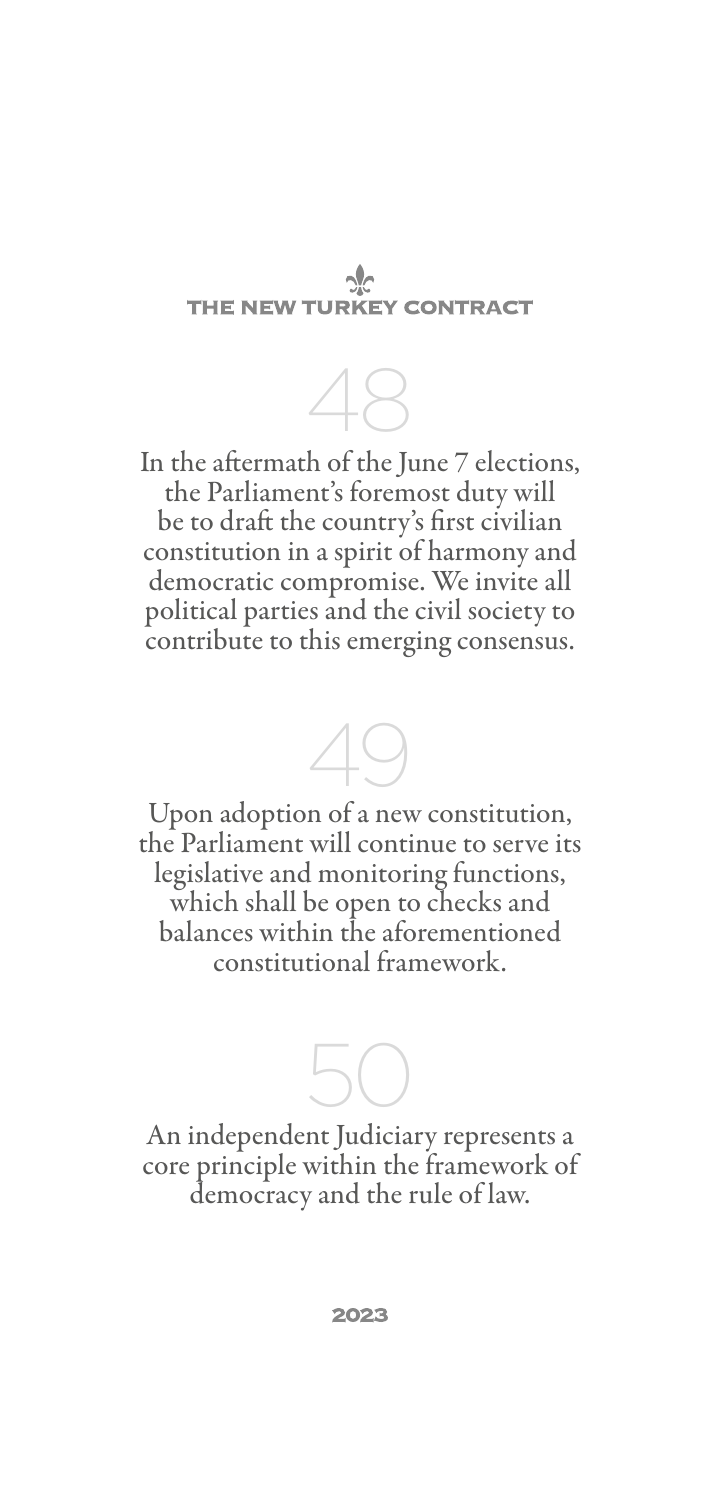#### ୁୀ୍⁄<br>RKEY CONTRACT THE NEW TUR

51

This Independence of Judiciary shall be safeguarded not only in it's relations with other constitutional powers but also against certain organizations which may arise within this branch itself. Attempt to form a juristocracy shall be prevented.



The principle of impartiality of the judges, which complements judiciary's independence, safeguards human dignity on the basis of the law and justice.



We shall provide the judicial system with the necessary functionality to allow each judge to rule independently in accordance with objective legal norms. Court decisions shall be open to scrutiny within the limits of democracy and the rule of law. 2023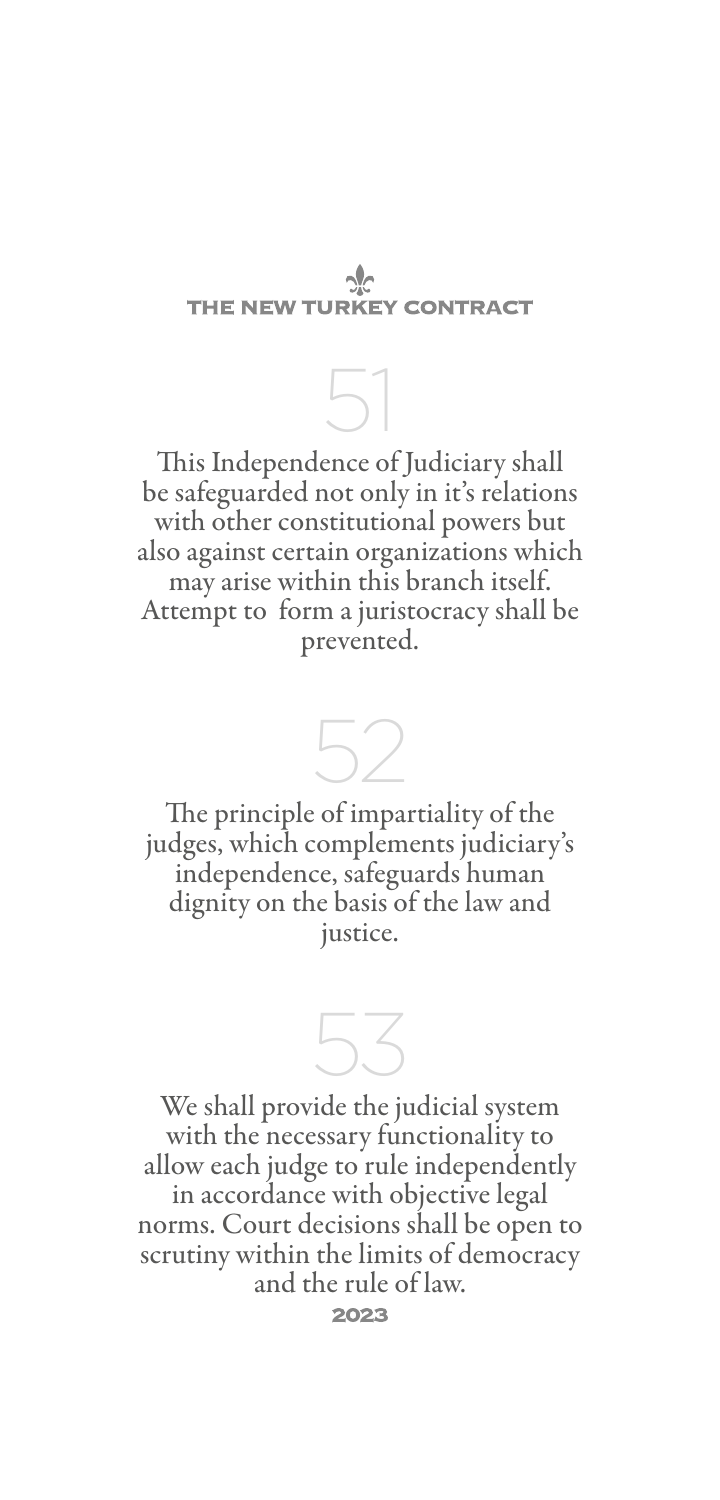

As a result of post-coup interventions to put restraints on elected government, Turkey's parliamentary system has drifted apart from its essence and operational principles. As seen in a series of event leading to the 2001 economic crisis, certain constitutional contradictions, have arisen between the office of the Prime Minister, which, albeit exercising limited power, holds all legal and political responsibility for its actions, and the Presidency, which is equipped with vast powers despite bearing no responsibility for its deeds.



The administrative system and the executive branch, which suffer from questions about their official mandate, require reorganization.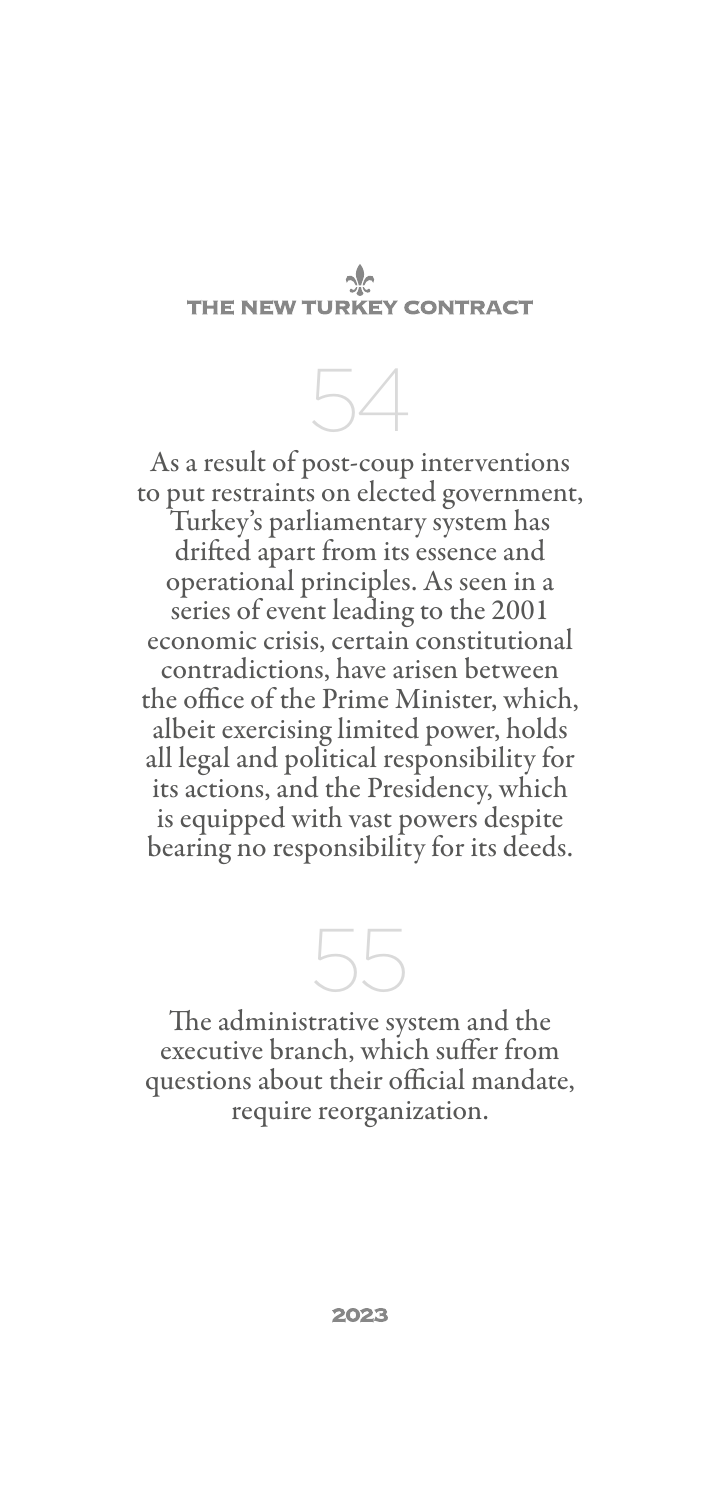### <mark>ୁ⁄</mark>୍ଟ<br>RKEY CONTRACT THE NEW TUR

## 56

The clarify of the constitutional balance between authority and responsibility of the executive branch represents an absolute necessity in order to institute efficient government and accountability.

 $5/$ 

In the aftermath of the 2007 constitutional reforms and the direct election of the President's by the people in 2014, we find it necessary to restructure the administrative system in accordance with a presidential system so that we can address questions about balance of powers and dispel confusions about accountability as well as checks and balances.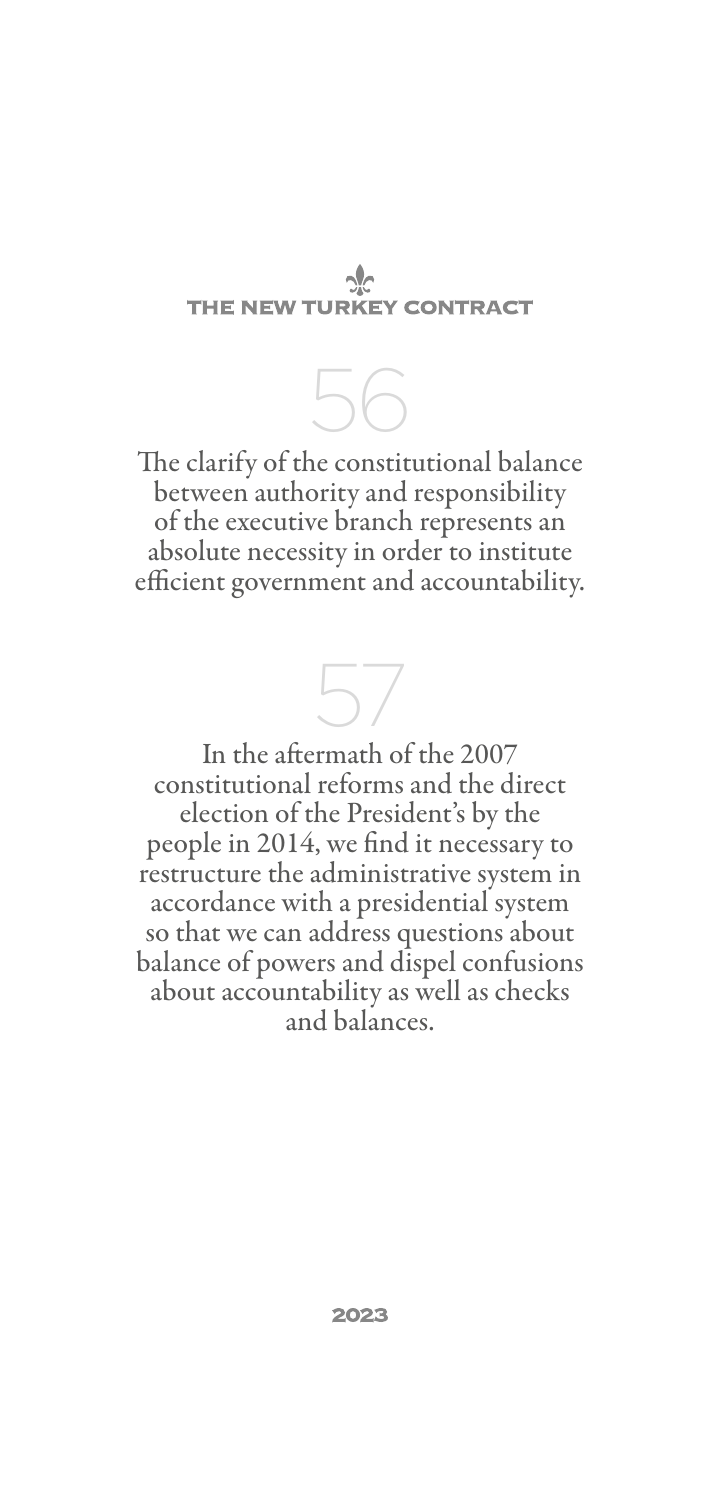### ୍ଗୀ୍ମ:<br>RKEY CONTRACT THE NEW TUR



We imagine the presidential system to be a model of government wherein the legislative and executive branches remain independently active, with the necessary checks and balances are in place, and diverse social groups enjoy political representation within a liberal constitutional framework.



We call on all political groups and components of civil society to contribute to this process of constitutional restructuring on the basis of efficient government and accountability.



Regardless of the circumstances, the executive, like legislative and judicial branches of government, shall be subject to constitutional monitoring.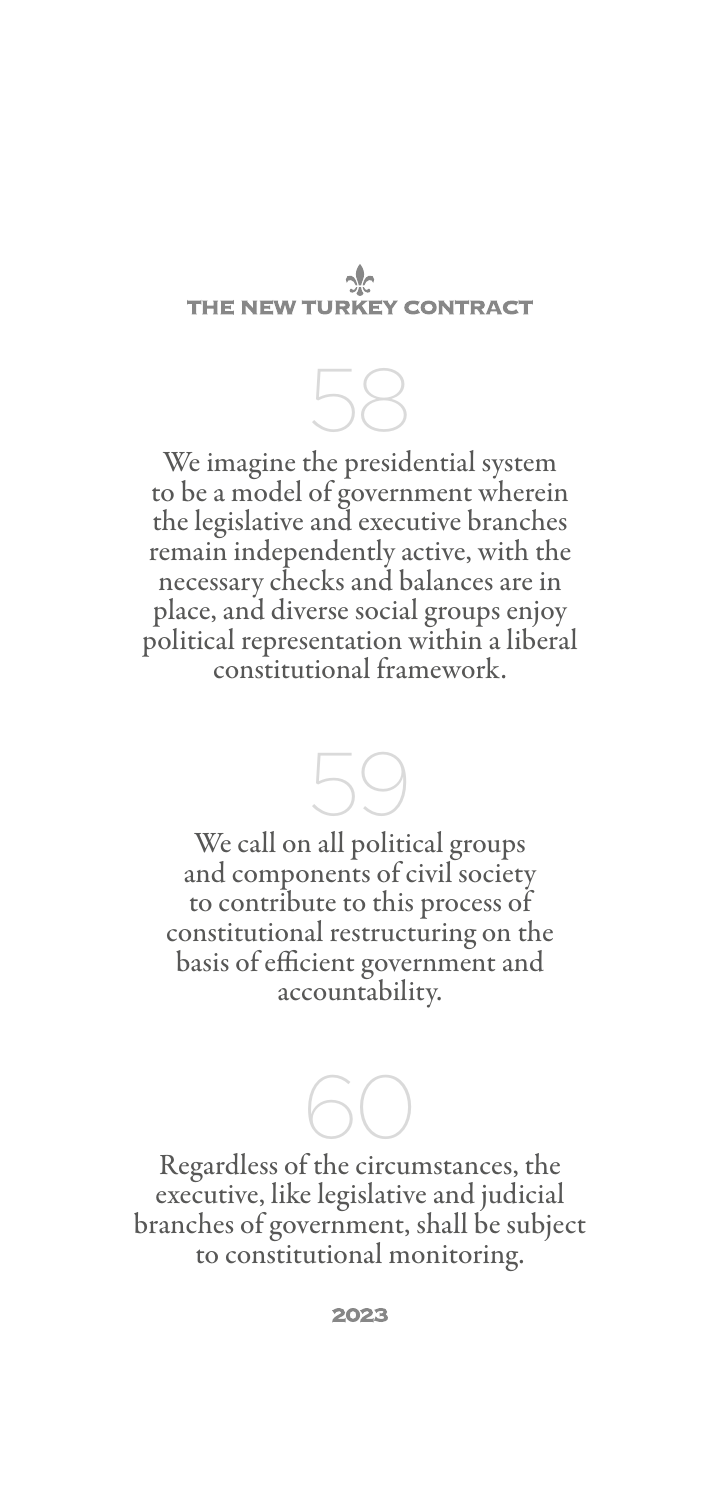### ୍ମୀ<mark>୍ମ</mark><br>!RKEY CONTRACT THE NEW TUR

# 61

The civilian and military bureaucracy, which represent the executive branch's instruments of power, trace their roots back to our ancient political culture and serve according to the rational and professional rules of modern bureaucracy in line with the principles of excellence and merit.



Members of the bureaucracy, who are accountable by virtue of their functions and duties, report to the elected civilian government.



Only members of the executive branch, who have rightfully been granted due powers by the people through democratic elections, can exercise such public authority.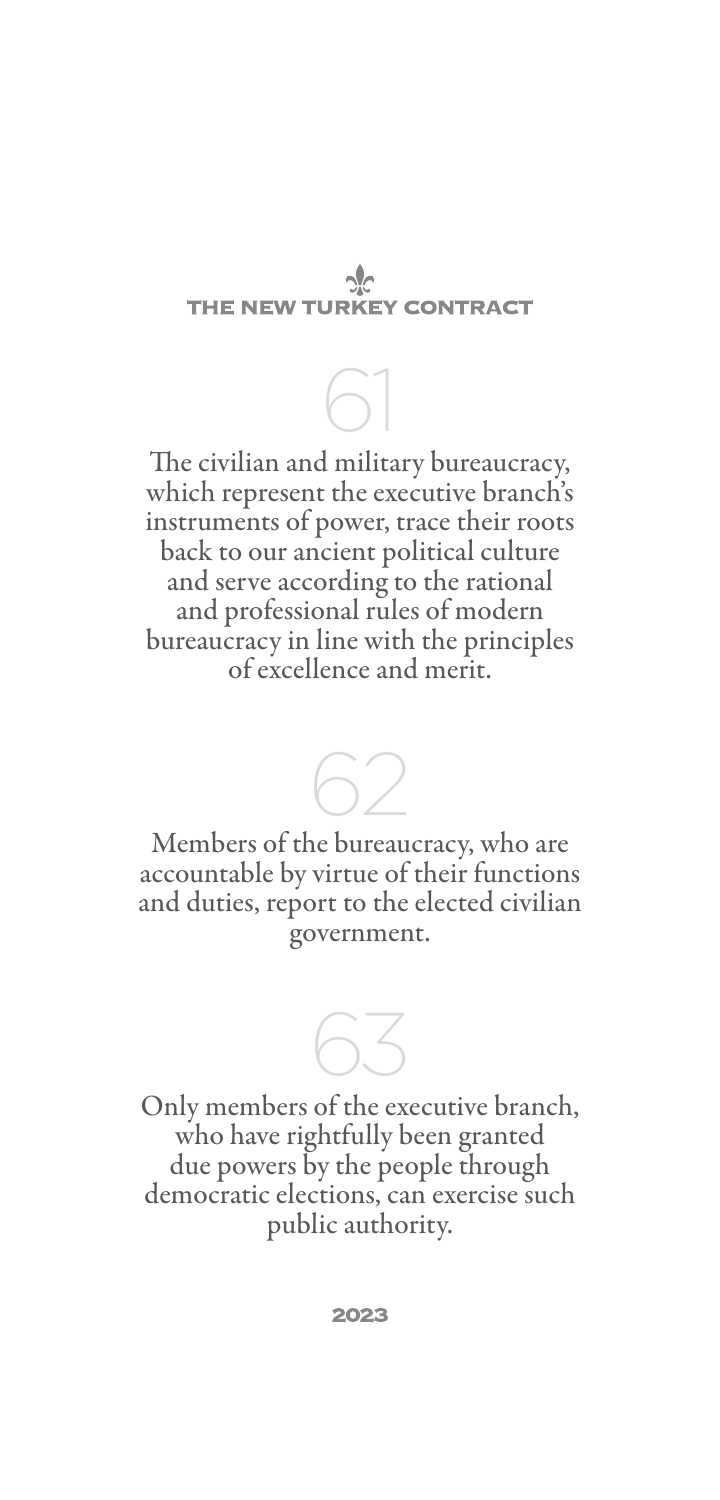## م¶<br>THE NEW TURKEY CONTRACT



No form of shadowy associations may be tolerated within the bureaucracy. The government shall take necessary steps to prevent practices within the bureaucratic hierarchy which disrupt the state's order.



The driving force behind Turkey's economy, which did not accumulate capital through colonialism and does not benefit from rich natural resources, consists of its liberal democracy, educated and dynamic people, and geoeconomically unique location.



Today, all modern cases clearly indicate that economic development of a country is directly linked to democracy and the rule of law.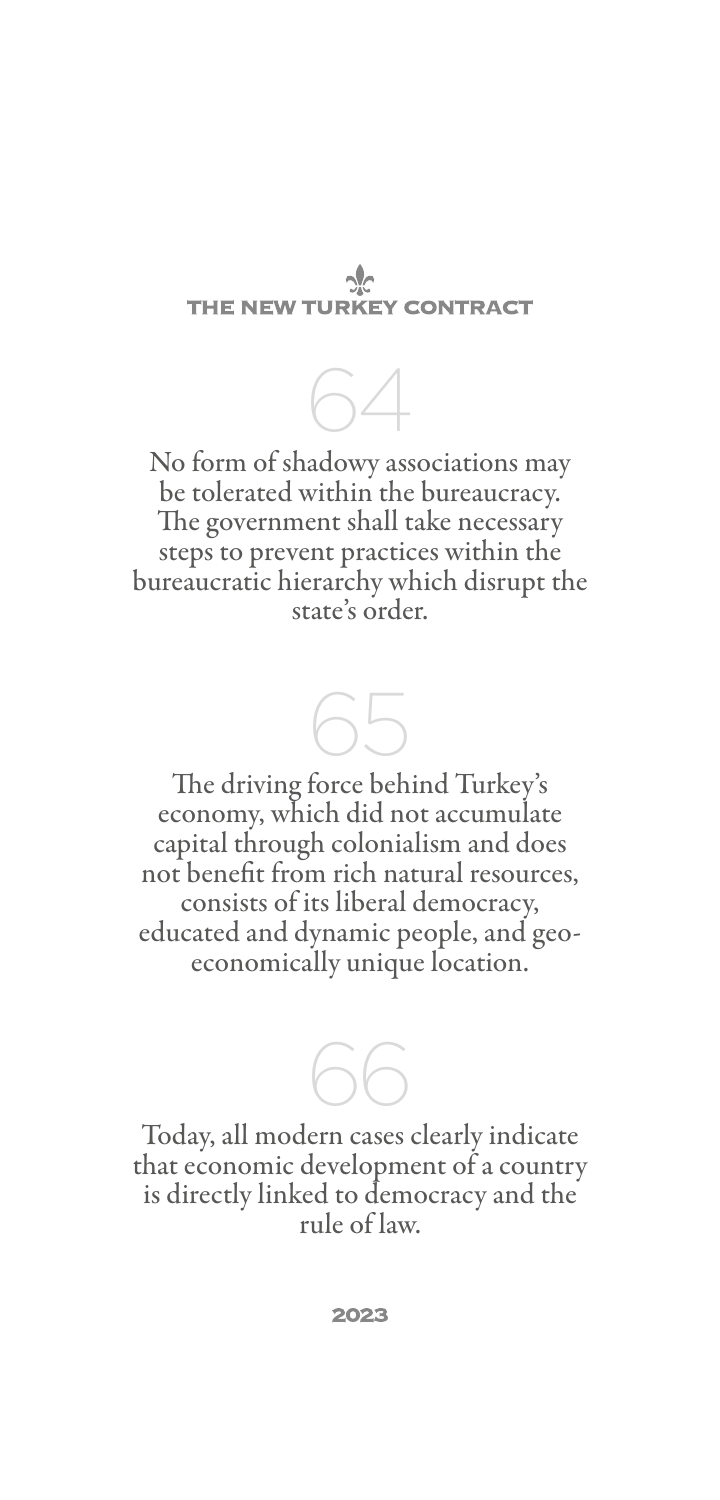

It is impossible for countries to attract long-term investments nor achieve sustainable development in the absence of clear and transparent legal rules.



68



We believe that the fight against prohibition, corruption and poverty represents a crucial part of our efforts to protect society's moral fabric, strike a healthy socio-economic balance based on the fair distribution of income, and strengthen the relationship between democracy and development.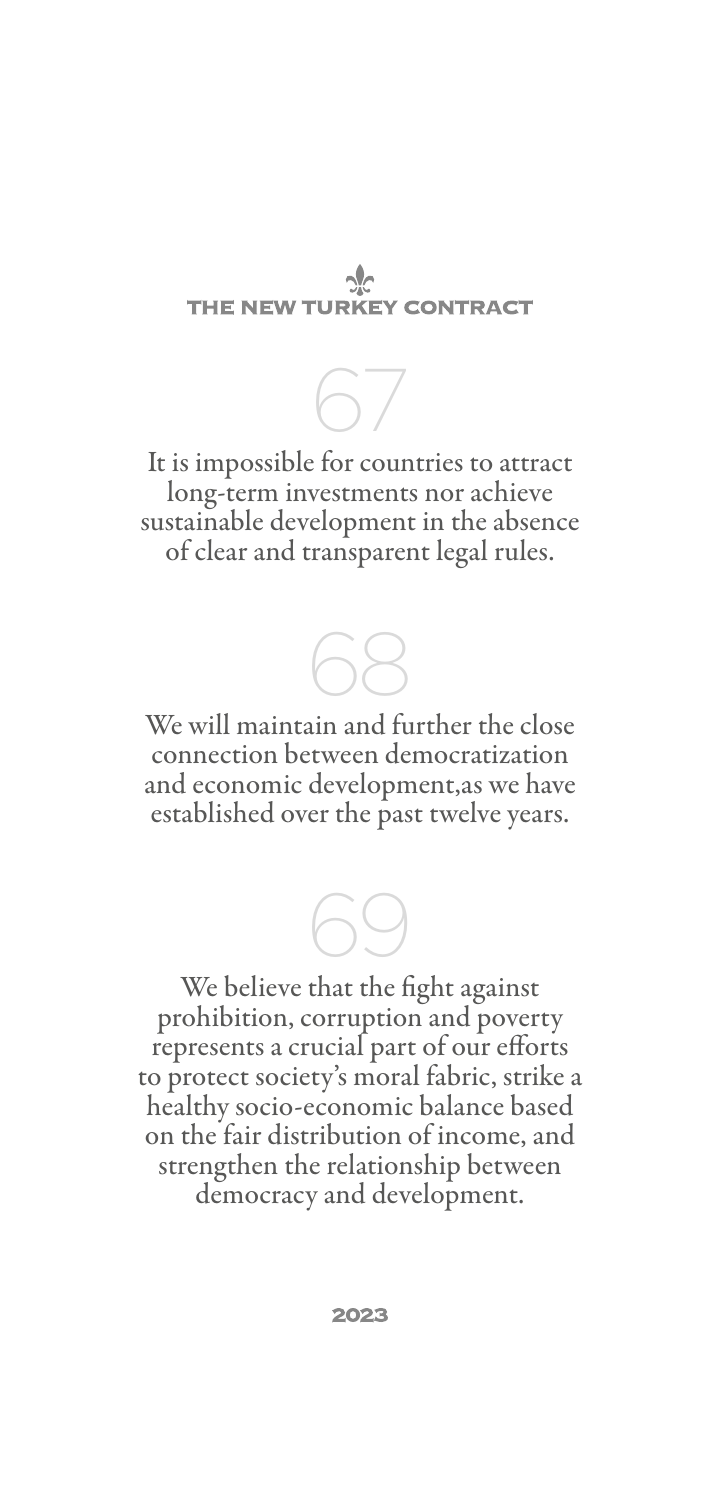م¶<br>THE NEW TURKEY CONTRACT

# 70

There is no source of economic power more important and lasting than human capital. Over the past twelve years, Turkey evolved from a lower middle income country to an upper middle country in terms of per capita income. Our goal is to take the current level of development to the next level and become a high income country before further delay.

71

In accordance with Turkey's 2023 objectives, the Second Period of Progress will concentrate on people-oriented development.

72

As such, our 2023 perspective places education as a lifelong process that equips the people with the necessary skills to compete at the global level, at the center of our human development agenda.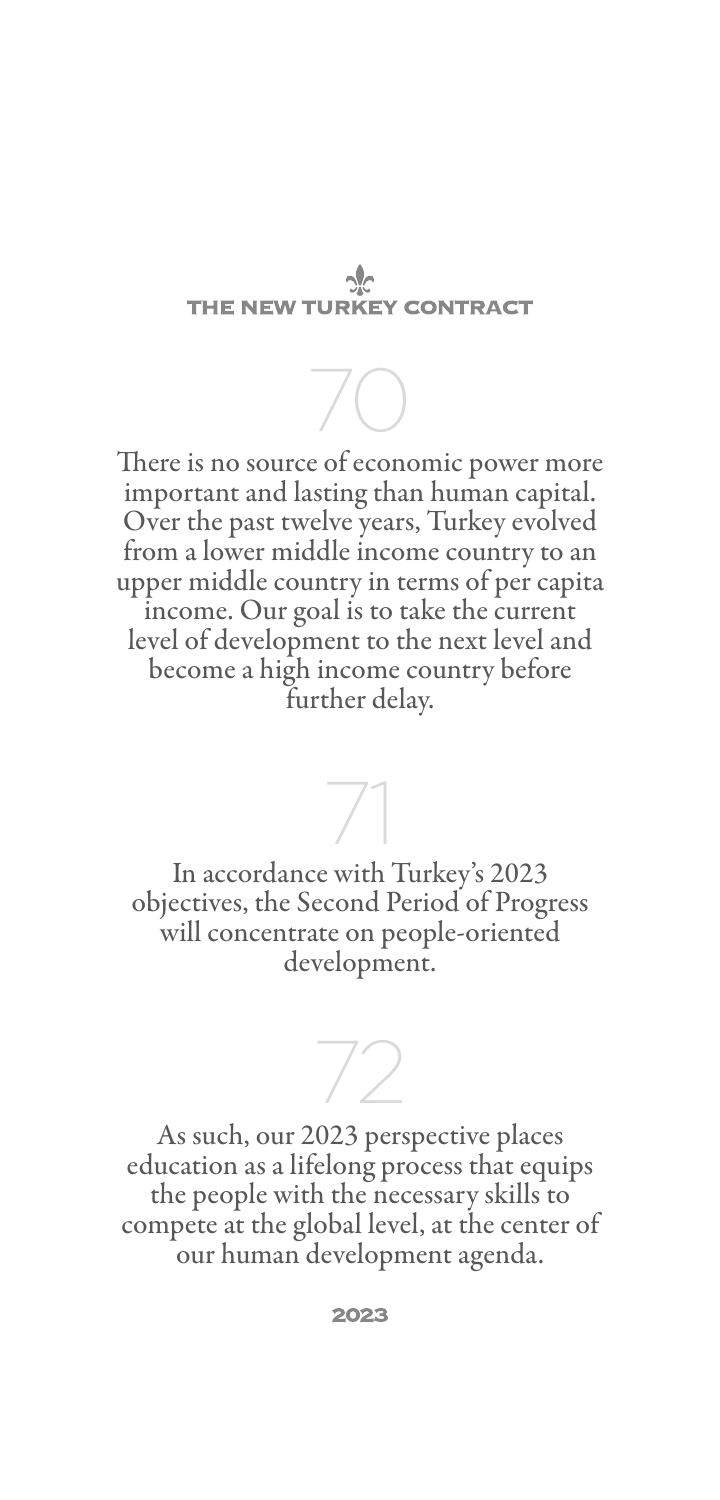

By providing major incentives for R&D and high-tech investments, we will transform Turkey from a technology consumer into a technology developer. Quantitative development will lead to qualitative development.



Healthcare policies and welfare state mechanisms represent a core component of our notion of politics and development strategy, which rest on the principle of human dignity.



The state has a responsibility to take all measures necessary to promote the physical, spiritual and intellectual development of young people, who safeguard the nation's future.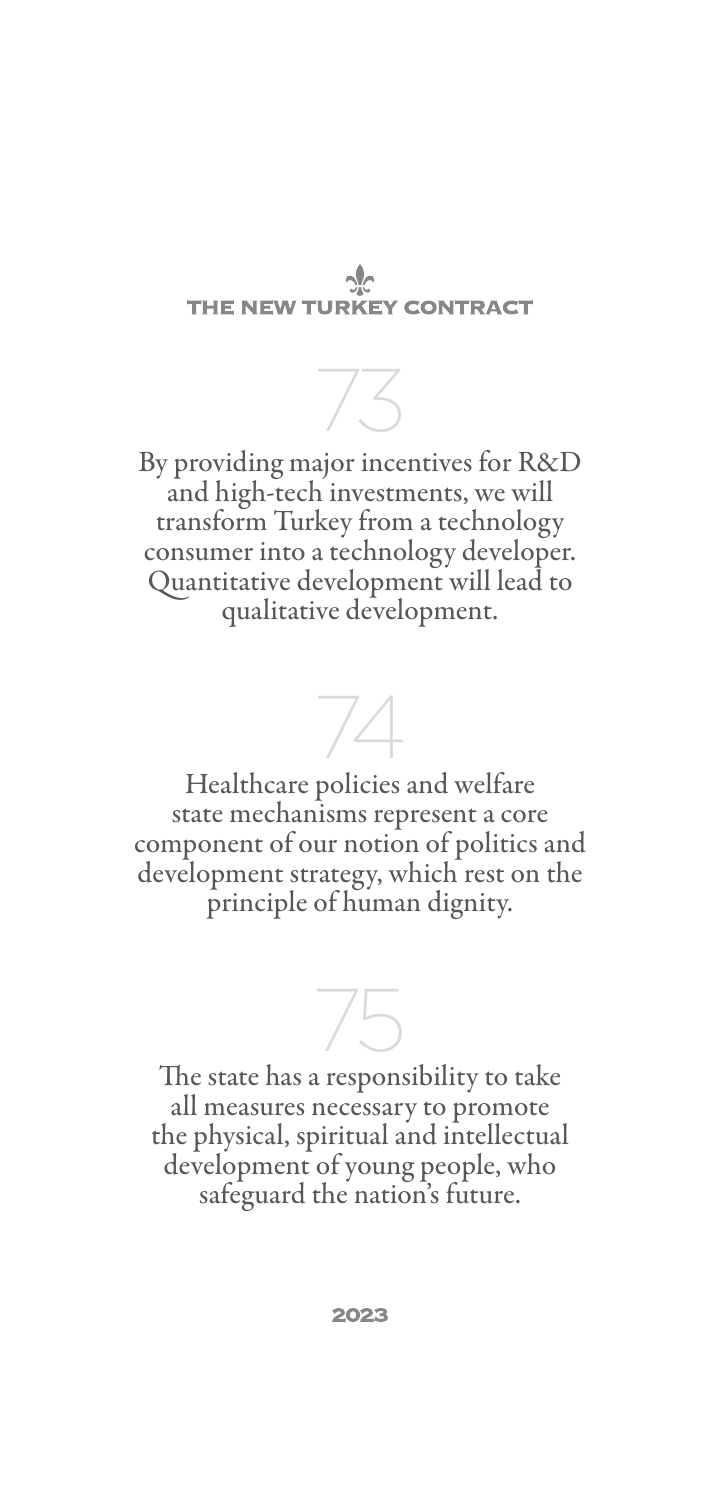Our government's primary objectives include the strengthening of women's social standing, the development of social safety nets and the enhancement of their prominence in decisionmaking processes, which have been constitutionally guaranteed through positive discrimination. 76

77

The state has not only a constitutional duty but also a moral obligation to eliminate all obstacles before the participation of disabled citizens in public life.



 We will make the best use of Turkey's geographic location, which lies at the intersection of Asia, Europe and Africa as well as prominent waterways and economic centers, in developing energy, agricultural and trade strategies. 2023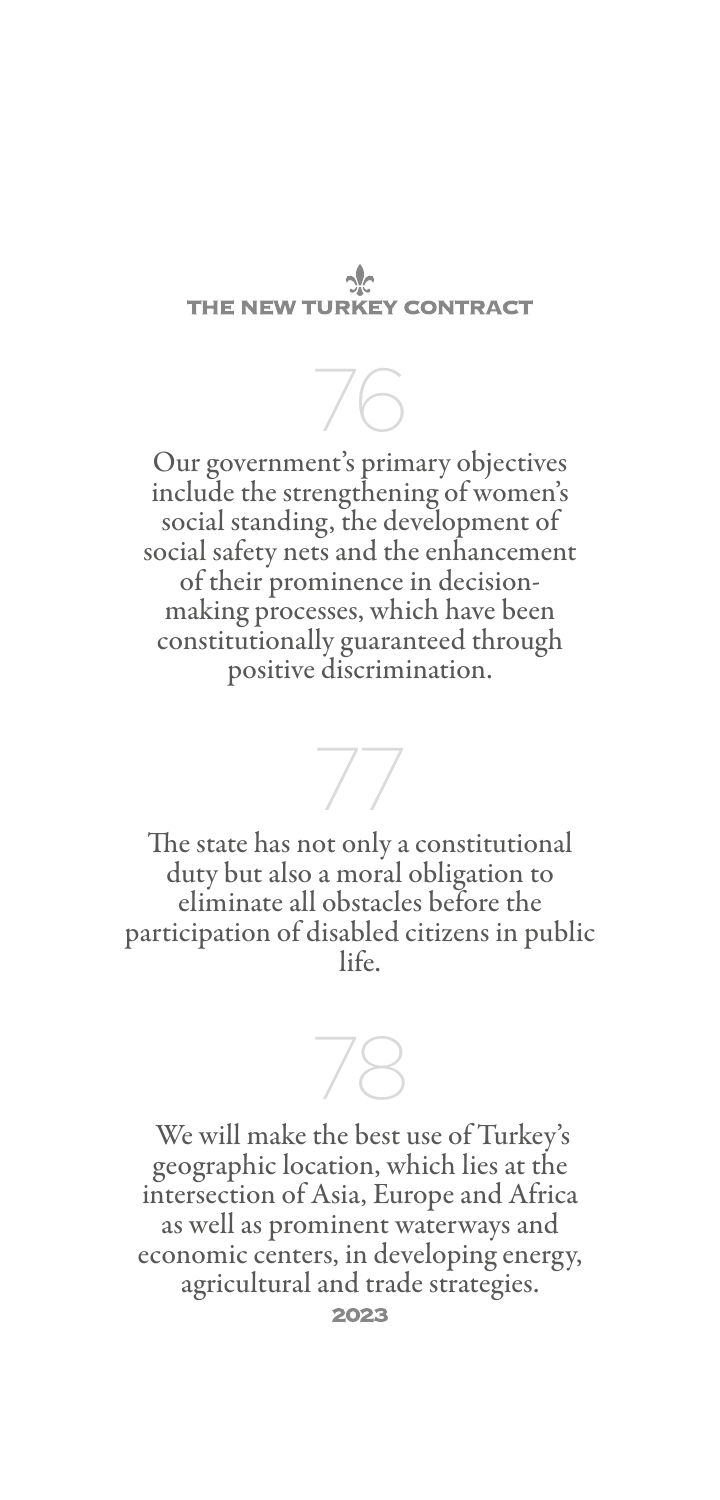## ↑ ↑<br>THE NEW TURKEY CONTRACT



We will assume a pioneering role in the transition from the ancient Silk Road to global energy hubs and trade routes, and strive to promote regional peace through mutual economic dependence.

With regard to the economy, our ultimate goal is to reach a level of development which will allow citizens across the country to lead an honorable life by global standards and thus, to attain and surpass the vision of the Republic's founder, Mustafa Kemal Atatürk, by becoming one of the world's top ten economies.

 $\prec$ ( )



 $31$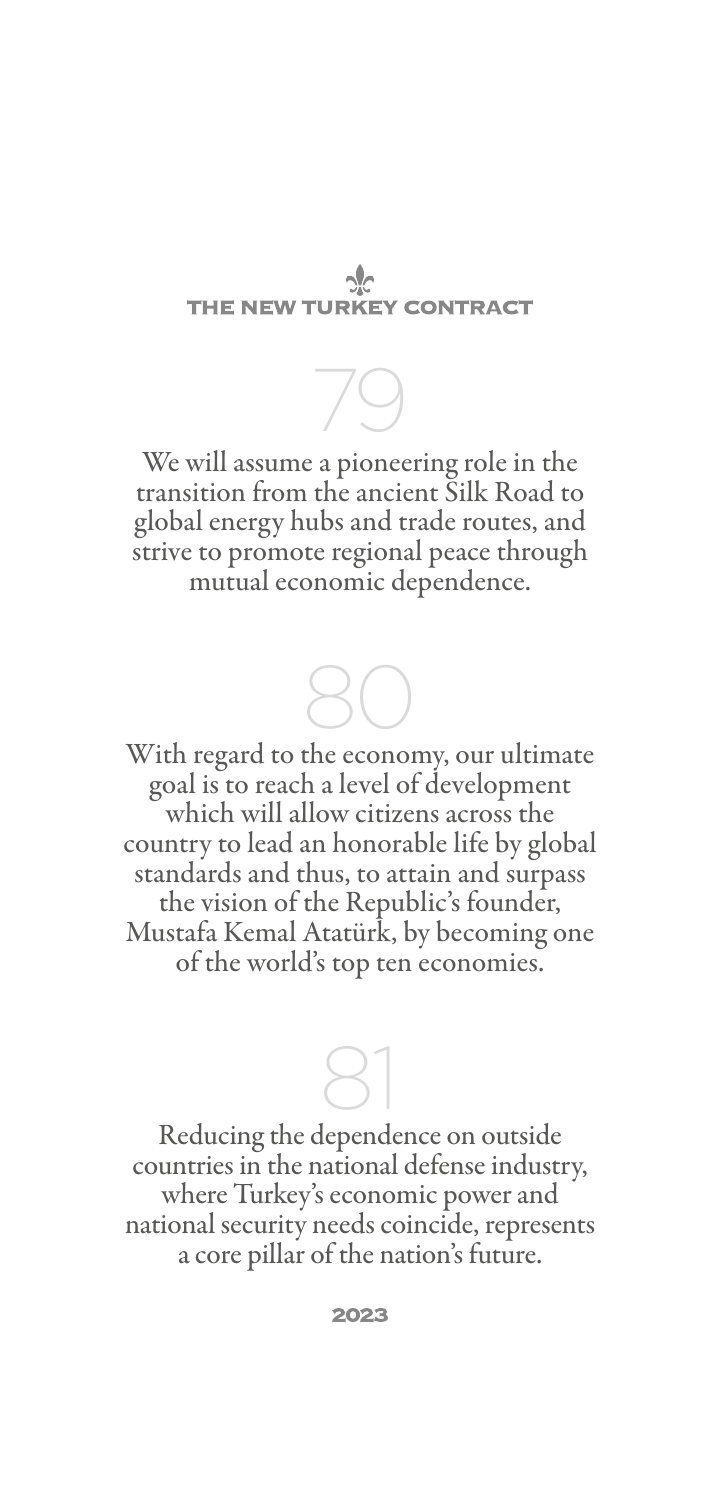

This government will build the security infrastructure necessary to make sure that Turkey, which is currently surrounded by a ring of fire due to ongoing crises in the region, shall remain an island of stability.

Our main goal is to secure an honorable position for the nation in the international arena based on the historical and strategic depth of Turkish foreign policy and in accordance with the country's political and economic objectives. 83



Building on the core principles and spirit of the War of Independence, Turkey's foreign policy will continue to adopt a value-based approach. which promotes human dignity and rights, and advocates solidarity with oppressed and aggrieved nations.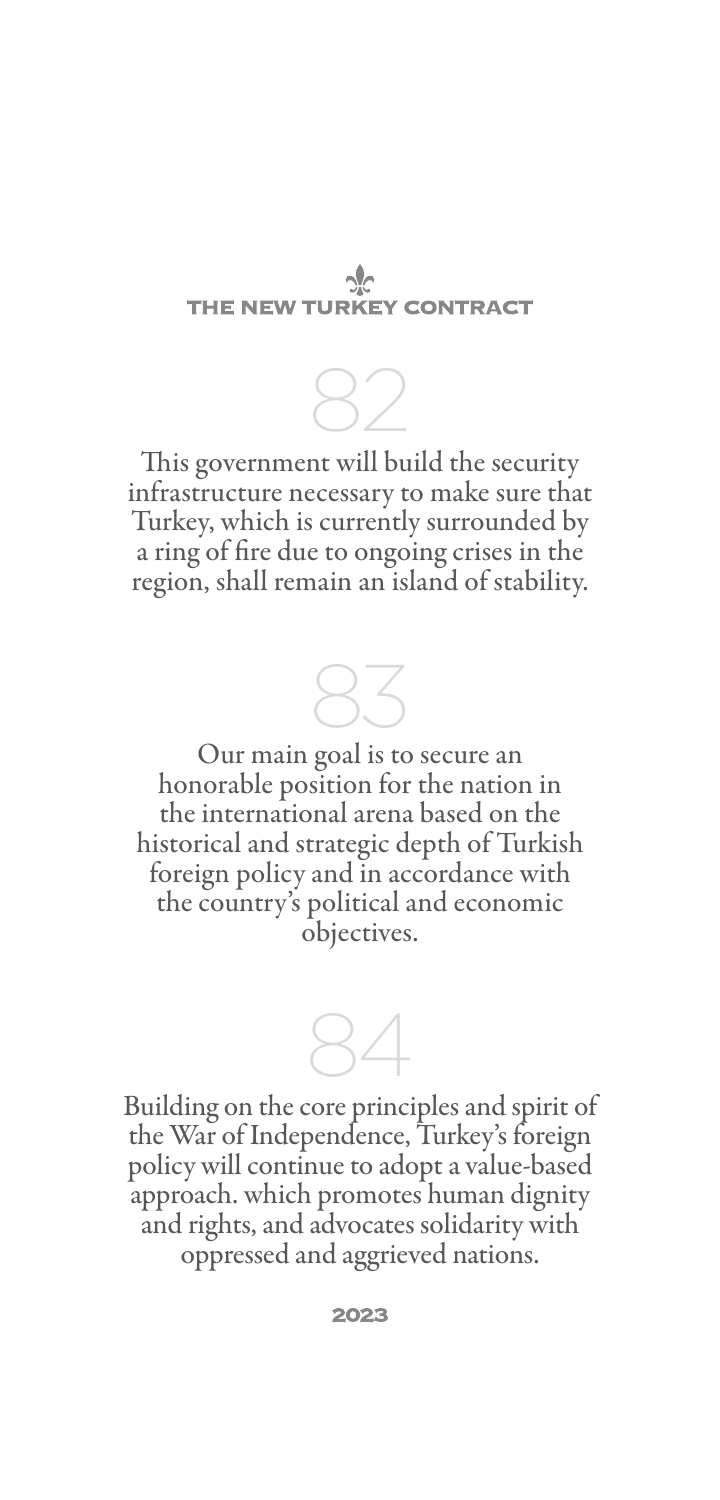

Our government will implement the aforementioned approach through realistic foreign policy practices to develop an our distinctive vision that contributes to regional and global peace.

Building on the Turkey's diverse history and geography, we shall remain committed to a dynamic and multidimensional approach to foreign policy.

86

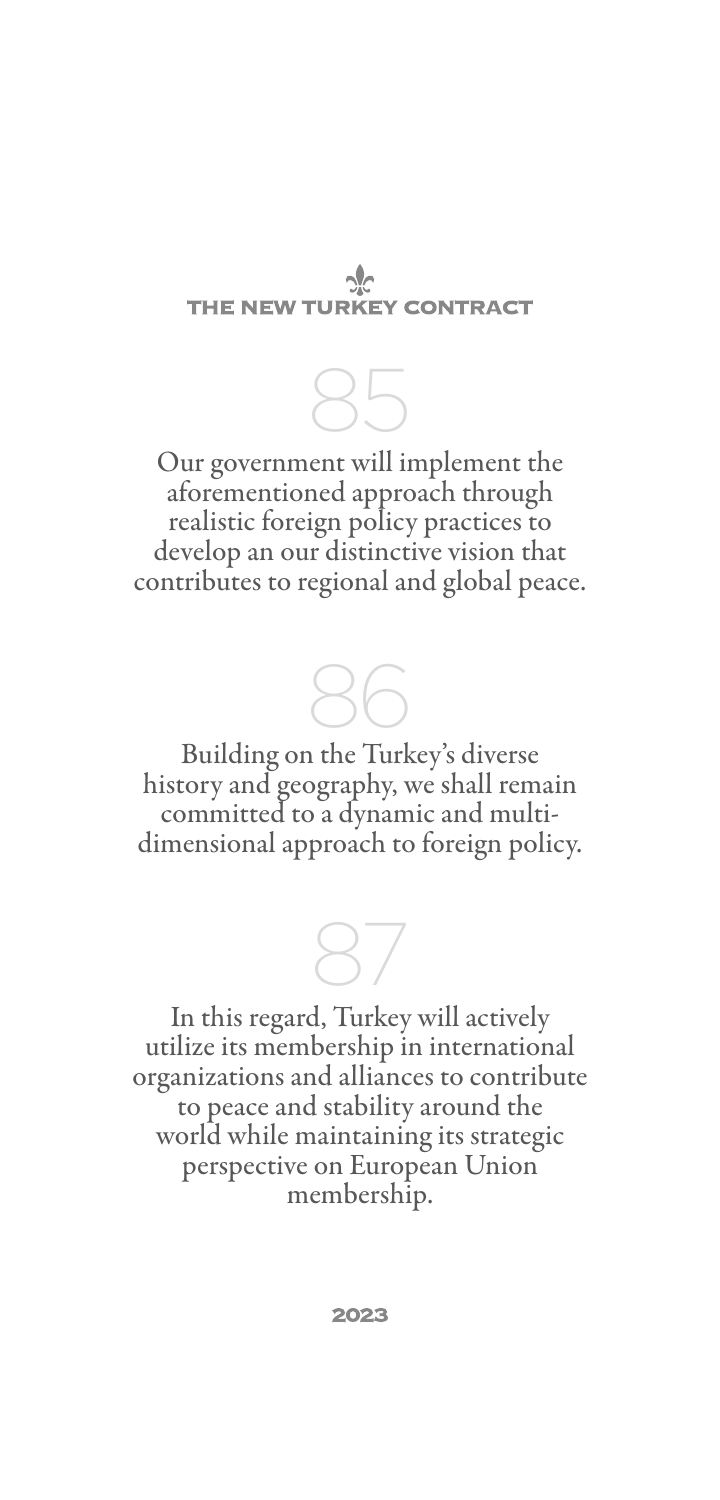

We shall further strengthen the High Level Cooperation Councils with our neighbors.

89

Turkey will consolidate its pioneering and visionary role in geographically proximate regions including the Balkans, the Caucasus, Central Asia and the Middle East to ensure lasting peace and stability. Our government will take all necessary steps to promote peace and harmony in the Islamic world, which recently experienced domestic tensions, and friendly nations.



Our government is committed to diversifying opening policies which have been developed in Africa, Asia and Latin America.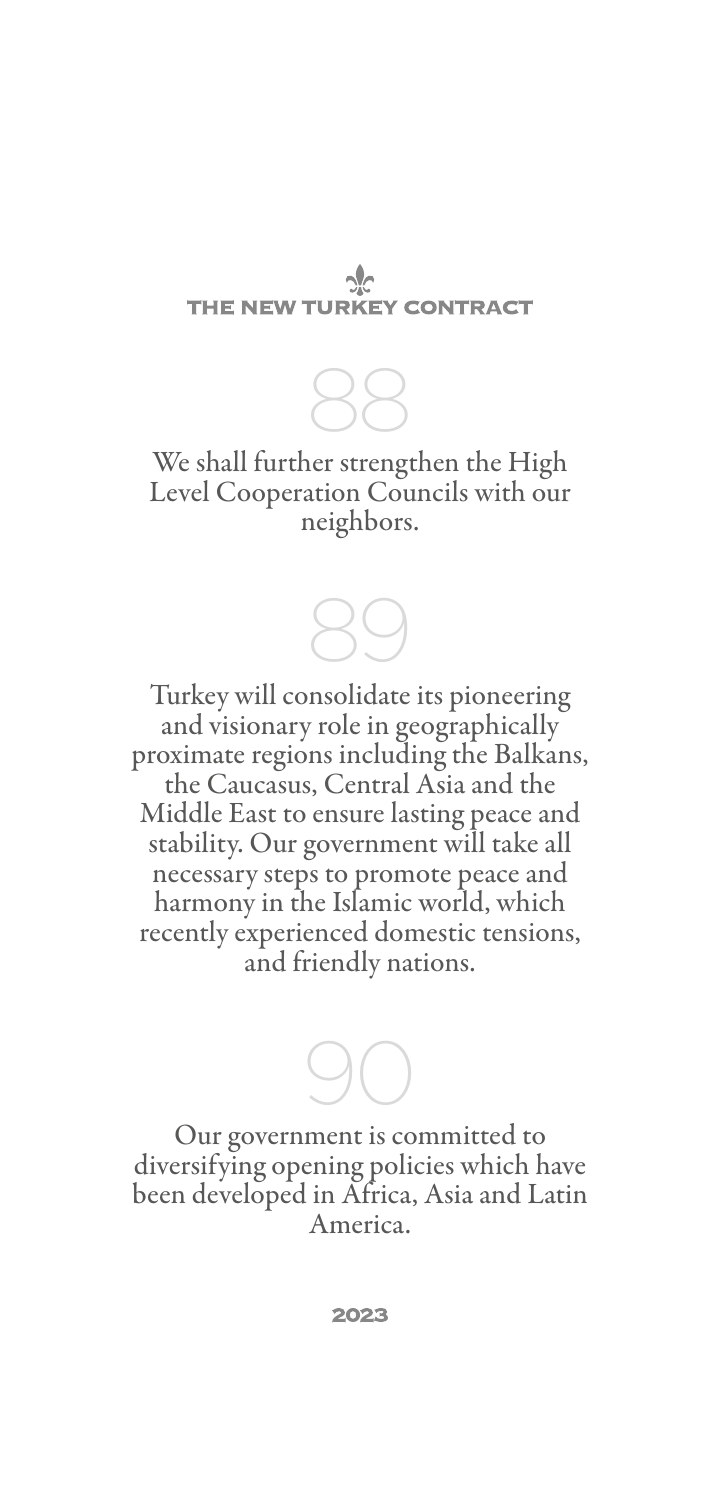## $\bigcup \bigl[$

We strongly believe that Turkey's humanitarian operations in nearby conflict zones and desperate parts of the world such as the African continent, which are part and parcel of the country's diplomacy of conscience, will leave their mark on friendly nations.



Our actions with regard to various aspects of foreign policy will reflect a holistic strategy which will transform Turkey into a global power.



No country in the world enjoys the fortune and experience of Turkey with regard to civilizational heritage.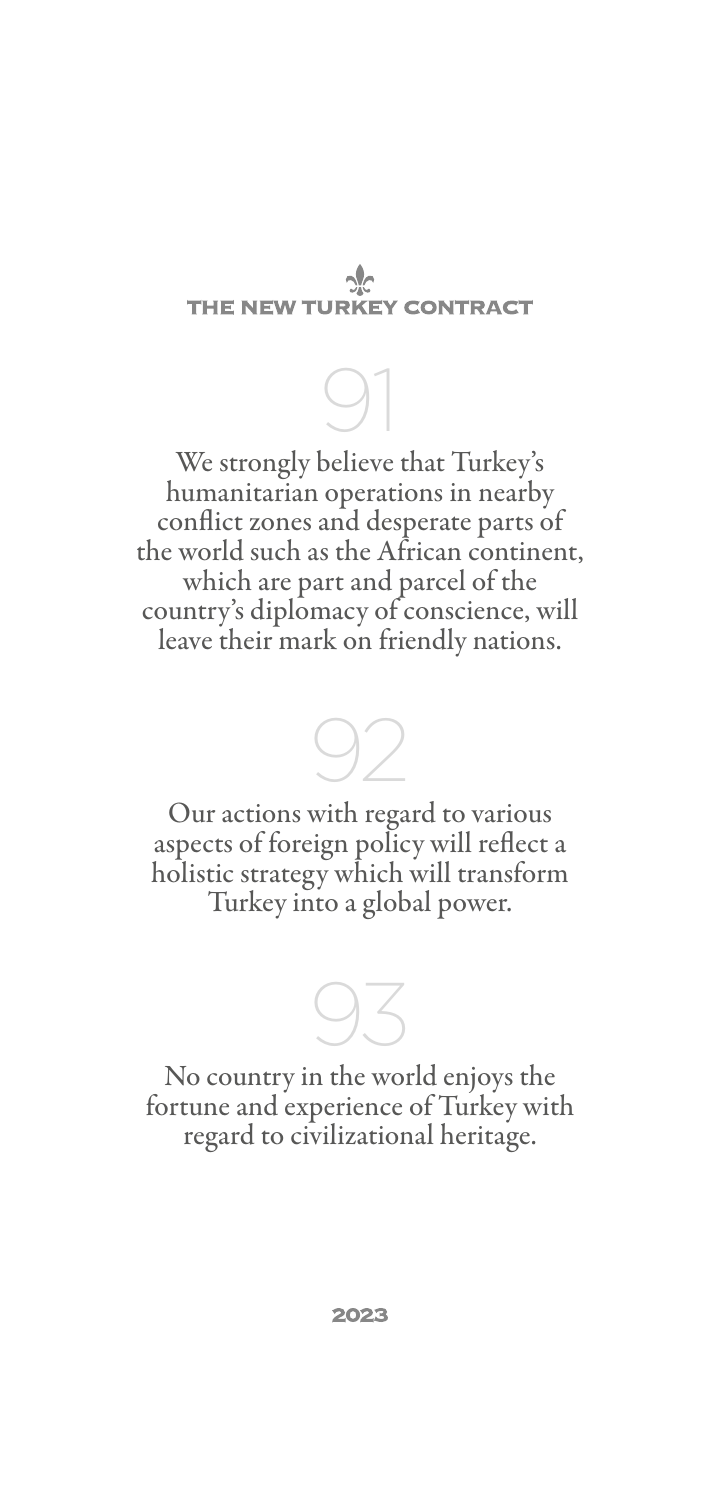## م¶<br>THE NEW TURKEY CONTRACT



Turkey's territories witnessed the ancient, modern and global stages of human history. From Çatalhöyük, the birthplace of the first agricultural community, to Ottoman Istanbul, the final and most colorful example of antiquity, came to life in this part of the world, which set the stage for the most comprehensive encounter between modernity and antiquity. Today, we experience all dynamic processes associated with globalization most deeply and closely.

The natural result of this vast experience, in whose source lies a deep understanding of mankind, time and space, is our sensitivity toward a certain awareness about urban space and the environment.

 $-$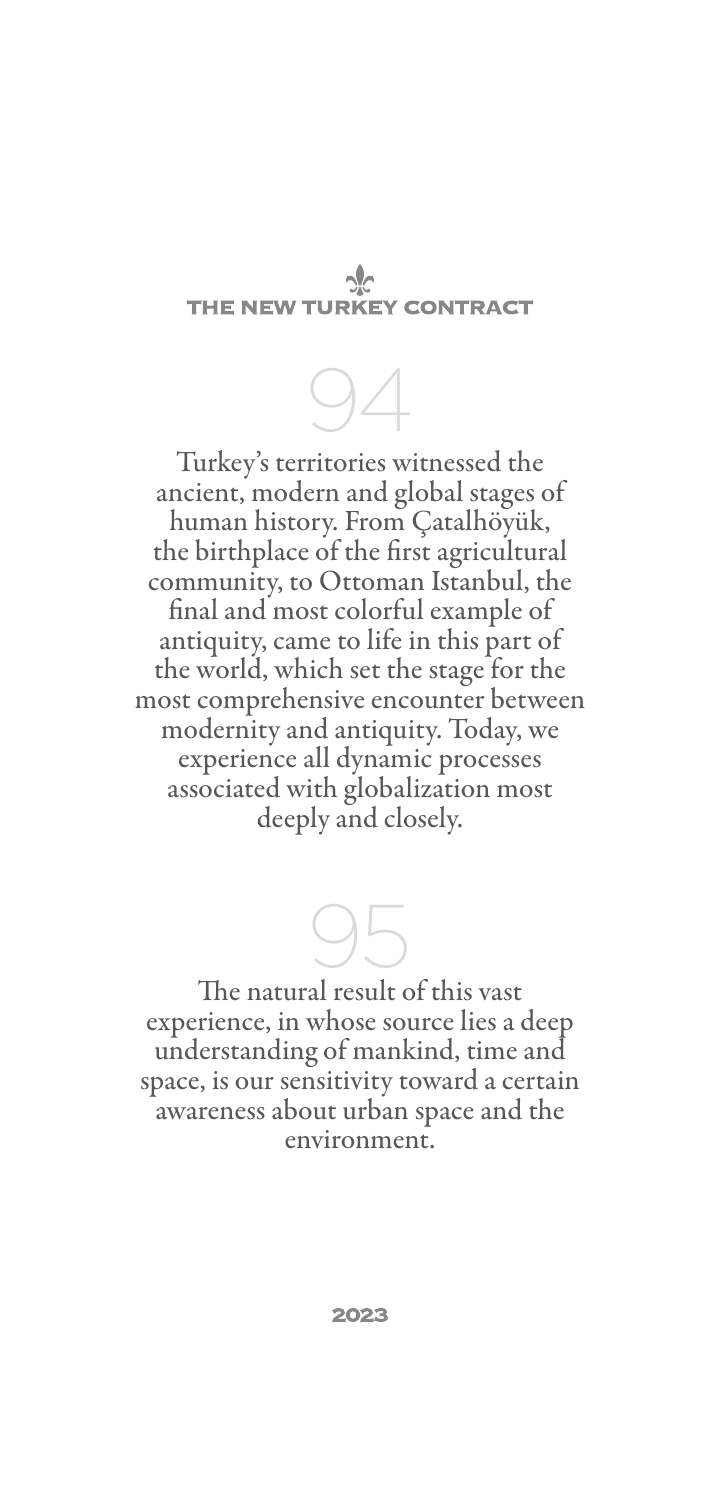## $\%$ <br>THE NEW TURKEY CONTRACT

## 96

The protection of the environment and nature, which form the ontological basis of our existence, is our obligation toward future generations. The future of Turkey's air, water, soil, sun, rivers, mountains, forests and plains depends on the consciousness of its citizens and the authority of its government.

97

Considering that Turkey has a most ancient urban culture in architectural, human and social terms, we must protect our rich culture to open up our cities to humanity's legacy while keeping the urban consciousness alive in the face of globalization's challenges.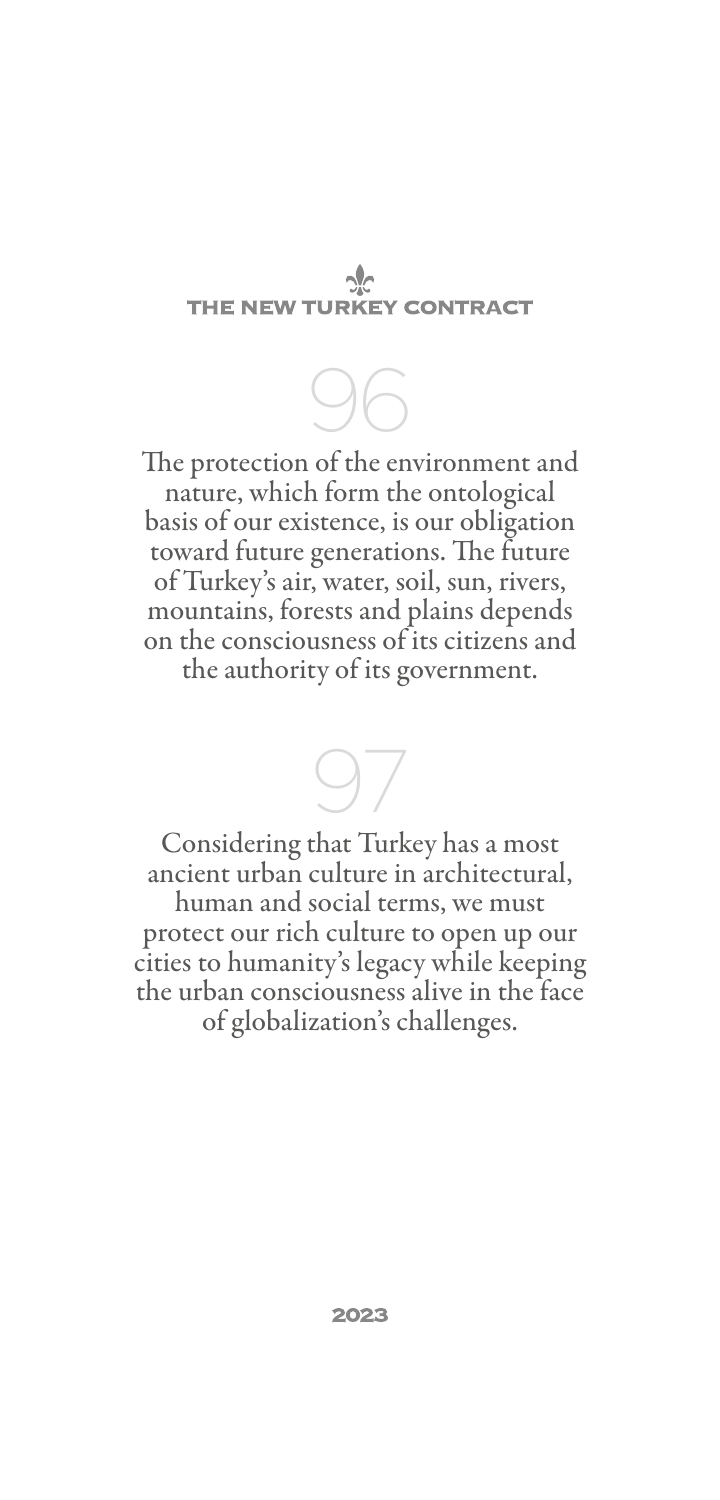## י*יי היי יון.*<br>THE NEW TURKEY CONTRACT



The principle of unity in diversity forms the basis of Turkey's culture, which derives from this great experience.



In line with this principle, we shall take necessary steps to facilitate a great cultural awakening with an internalizing and embracing approach. This cultural blend shall alienate not discriminate against the legacy of any civilization and make original contributions to mankind's universal culture. At a time of existential crises, we shall pioneer the call for a new civilization on the basis of human dignity.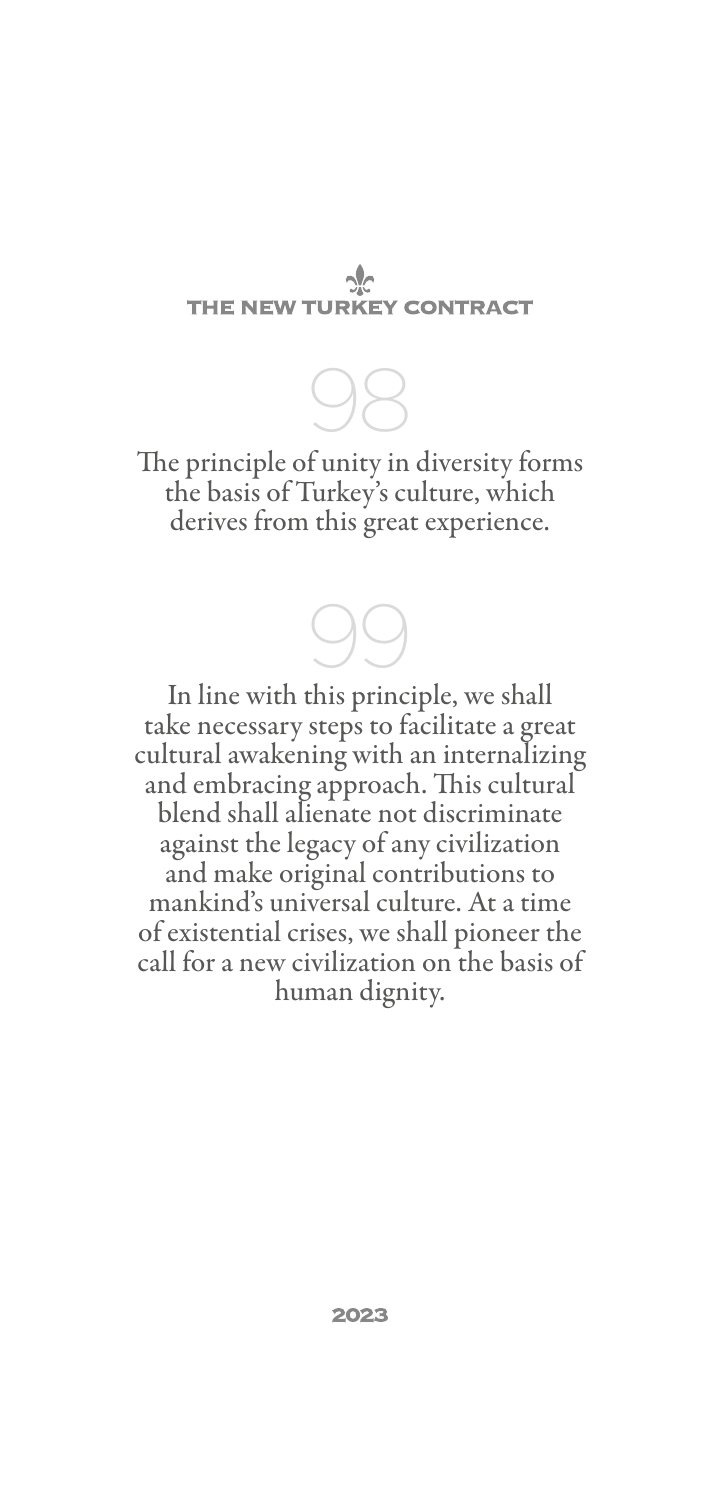### م¶<br>THE NEW TURKEY CONTRACT

 $1()()$ 

Turkey, with its rich culture, experience with liberal democracy, strong economy, human-centered sense of politics, strong social fabric, dynamic population and active foreign policy, is an honorable member of the international community and a rising power of the global order. The 2023 contract, which rests upon the principle of human dignity, shall carry our ascent into the future.

 $A$ et  $\rightarrow$ 

Ahmet DAVUTOĞLU CHAIR OF AK PARTY, PRIME MINISTER OF REPUBLIC OF TURKEY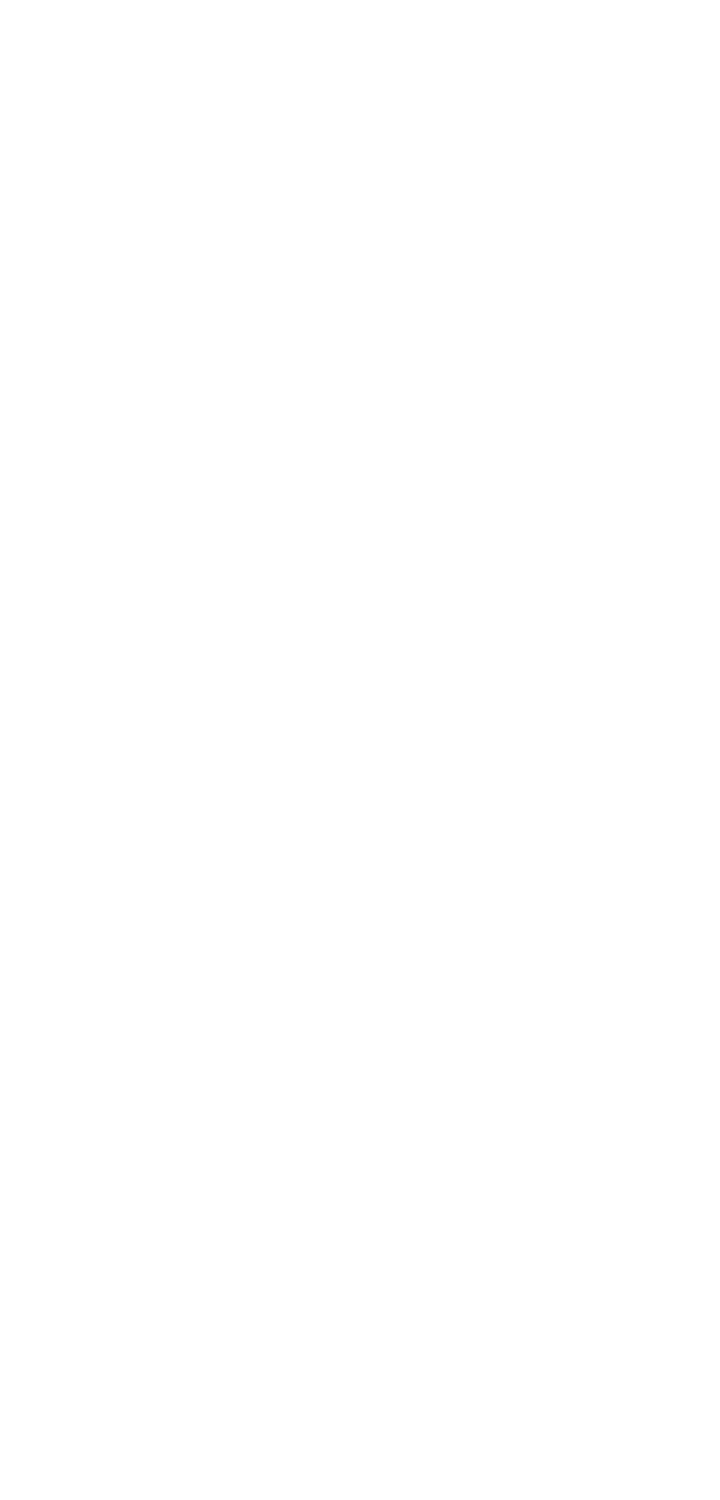